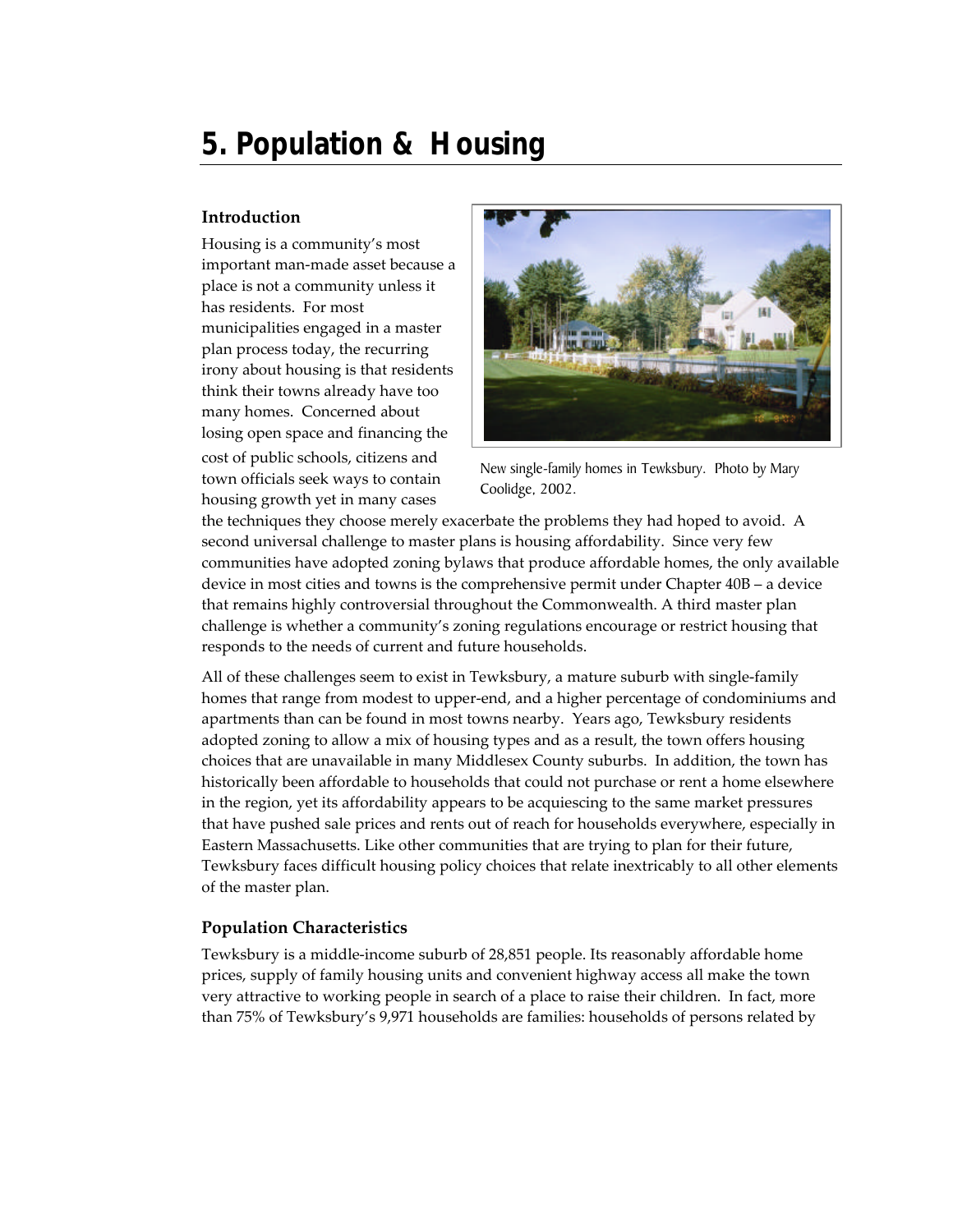blood or marriage.<sup>1</sup> About 37% of all households in Tewksbury have children under 18, placing the town somewhat above the state as a whole (31%) but lower than many of the Commonwealth's high-growth communities along the I-495 corridor. Though the town's population is hardly homogenous, a majority of its residents live in traditional neighborhoods of single-family homes. Household size varies across the town and is somewhat higher in new neighborhoods, but community-wide, the average owner-occupant household includes 2.9 people – higher than the statewide norm – and the average renteroccupant household, 2.08 people, which is somewhat lower than the statewide norm. Table 1 compares basic household characteristics in Tewksbury, its surrounding region and the Commonwealth.<sup>2</sup>

|                  | Population | $\%$ <18 |         | % 65+ Households |           | % Family              |
|------------------|------------|----------|---------|------------------|-----------|-----------------------|
|                  |            |          |         |                  |           | Households Households |
| Andover          | 31,247     | 28.8%    | 12.3%   | 11,305           | 8,490     | 75.1%                 |
| <b>Billerica</b> | 38,981     | 25.7%    | $8.4\%$ | 12,912           | 10,245    | 79.3%                 |
| Chelmsford       | 33,858     | 25.0%    | 13.0%   | 12,812           | 9,307     | 72.6%                 |
| Dracut           | 28,562     | 25.5%    | 11.6%   | 10,451           | 7,736     | 74.0%                 |
| Dunstable        | 2,829      | 31.1%    | $6.8\%$ | 923              | 798       | 86.5%                 |
| Lowell           | 105,167    | 26.9%    | 10.8%   | 37,887           | 23,982    | 63.3%                 |
| Pepperell        | 11,142     | 30.6%    | 7.5%    | 3,847            | 3,016     | 78.4%                 |
| <b>TEWKSBURY</b> | 28,851     | 25.0%    | 11.5%   | 9,971            | 7,695     | 77.2%                 |
| Tyngsborough     | 11,081     | 30.3%    | 6.6%    | 3,731            | 2,949     | 79.0%                 |
| Westford         | 20,754     | 31.8%    | 7.2%    | 6,808            | 5,806     | 85.3%                 |
| Wilmington       | 21,363     | 27.6%    | 10.8%   | 7,027            | 5,777     | 82.2%                 |
| Lowell PMSA      | 301,686    | 27.1%    | 10.1%   | 106,424          | 77,585    | 72.9%                 |
| Massachusetts    | 6,349,097  | 23.6%    | 17.3%   | 2,443,580        | 1,587,537 | 65.0%                 |

#### **Table 1: Population and Household Characteristics**

Source: Bureau of the Census, Census 2000, Summary File 1, Table DP-1.

 $\overline{a}$ 

<sup>&</sup>lt;sup>1</sup> In federal census terminology, "household" means one or more persons occupying <u>a</u> separate housing unit. By definition, the number of occupied housing units and the number of households in a community are the same. There are two classifications of "household." A "family" is a household of two or more persons related by blood or marriage, and a "nonfamily household" is a household of one or more *unrelated* persons. Non-family households do not include populations living in group quarters or shared housing facilities.

<sup>2</sup> Unless noted otherwise, "region" means the Lowell Primary Metropolitan Statistical Area (PMSA), which is nearly the same as the regional planning area covered by the Northern Middlesex Council of Governments (NMCOG). The Lowell PMSA includes one New Hampshire community (Pelham).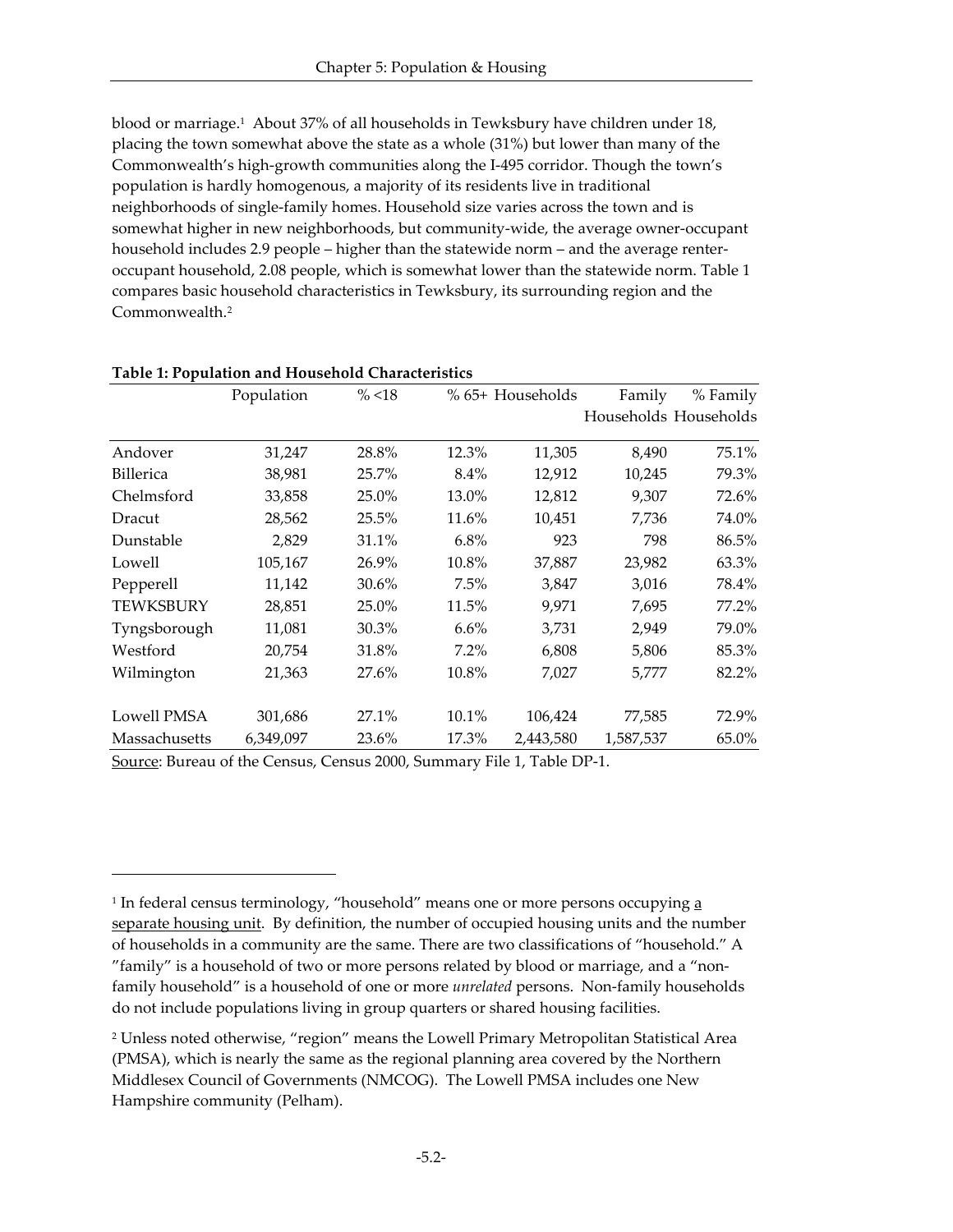

suburban infrastructure were built during that era.<sup>3</sup> After 1970, Tewksbury witnessed a sharp decline in its decennial rate of population change even though the town continued to add a large number of new homes. The national trend toward smaller households and Tewksbury's remarkably low rate of housing unit turnover converged to keep population growth low. Table 2 compares Tewksbury's 1940-2000 population history to regional and state trends.

| 1940      | 1960      | 1980      | 2000      | % Change  |
|-----------|-----------|-----------|-----------|-----------|
|           |           |           |           | 1980-2000 |
| 11,122    | 15,878    | 26,370    | 31,247    | 18.5%     |
| 7,933     | 17,867    | 36,727    | 38,981    | 6.1%      |
| 8,077     | 15,130    | 31,174    | 33,858    | $8.6\%$   |
| 7,339     | 13,674    | 21,249    | 28,562    | 34.4%     |
| 447       | 824       | 1,671     | 2,829     | 69.3%     |
| 101,389   | 92,107    | 92,418    | 105,167   | 13.8%     |
| 3,114     | 4,336     | 8,061     | 11,142    | 38.2%     |
| 6,261     | 15,902    | 24,635    | 28,851    | 17.1%     |
| 1,634     | 3,302     | 5,683     | 11,081    | 95.0%     |
| 3,830     | 6,261     | 13,434    | 20,754    | 54.5%     |
| 4,645     | 12,475    | 17,471    | 21,363    | 22.3%     |
| 4,316,721 | 5,148,578 | 5,737,037 | 6,349,097 | 10.7%     |
|           |           |           |           |           |

| Table 2: Population Growth, 1940-2000 |  |  |  |
|---------------------------------------|--|--|--|
|---------------------------------------|--|--|--|

-

Source: Massachusetts Institute for Social and Economic Research (MISER).

<sup>3</sup> Bureau of the Census, Census 2000 Summary File 3, Table DP-4, American FactFinder [database online], on INTERNET at <http://www.census.gov> [cited 11 December 2002].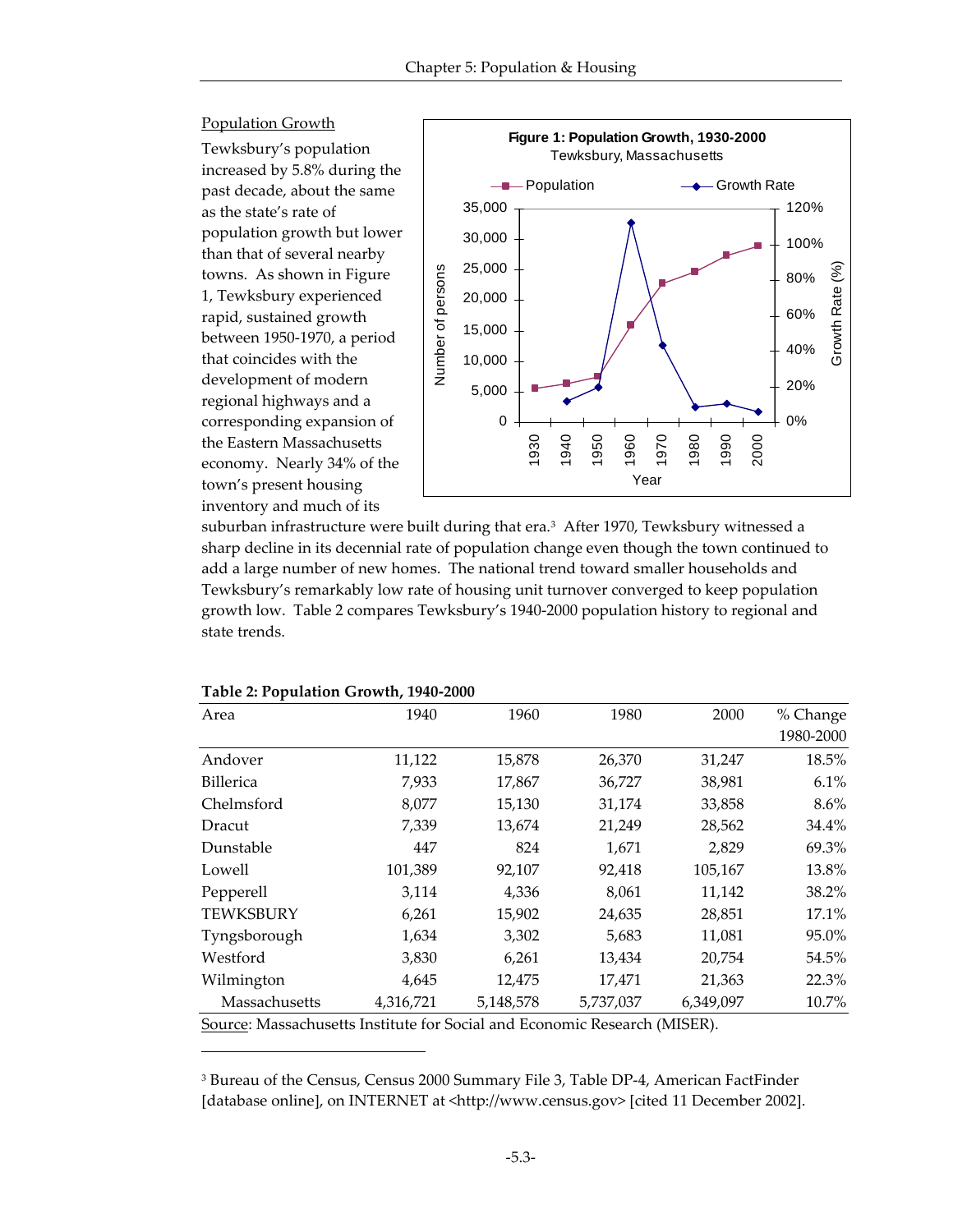## Population Age

Tewksbury's population stability is evident in the age profile of its residents. Unlike the experience statewide, the elderly as a percentage of Tewksbury's population increased from 9.4% in 1990 to 11.5% in 2000 (se Figure 2.) In absolute terms, the elderly population in Tewksbury increased by 746 people, or an unusually high 22.5% – mainly among persons between 75-84 years of age. However, the population of persons under 18 rose by 7.8% between 1990-2000, yet across the state, the under-18



population increased by 10.9%. Like the state as a whole, most of Tewksbury's under-18 population growth occurred among persons between 5-17 years of age while the pre-school population declined by 4.7%.<sup>4</sup> Table 3 presents a detailed breakdown of 1990-2000 population change by age group in Tewksbury.

| Age Cohort              | 1990   | 2000   | % Age Cohort     | 1990   | 2000   | $\%$   |
|-------------------------|--------|--------|------------------|--------|--------|--------|
|                         |        |        | Change           |        |        | Change |
| Under 5                 | 2,120  | 2,020  | -4.72% Age 45-54 | 2,999  | 4,285  | 42.9%  |
| Age 5-17                | 4,568  | 5,193  | 13.7% Age 55-64  | 2,352  | 2,801  | 19.1%  |
| Age 18-24               | 2,764  | 1,787  | -35.4% Age 65-74 | 1,559  | 1,926  | 23.5%  |
| Age 25-34               | 5,343  | 3,917  | -26.7% Over 75   | 1,006  | 1,385  | 37.7%  |
| Age 35-44               | 4,555  | 5,537  | 21.6%            |        |        |        |
| <b>Total Population</b> | 27,266 | 28,851 | 5.81%            |        |        |        |
| % Population <18        |        |        | % Population >65 |        |        |        |
| Tewksbury               | 24.53% | 25.00% | Tewksbury        | 9.41%  | 11.48% |        |
| Massachusetts           | 22.50% | 23.60% | Massachusetts    | 13.60% | 13.50% |        |

Source: Bureau of the Census, 1990 Census of Population and Housing, Summary File 1, Table P-11; Census 2000, Summary File 2, Table PCT-1.

 $\overline{a}$ 

<sup>4</sup> Census 2000, Summary File 2.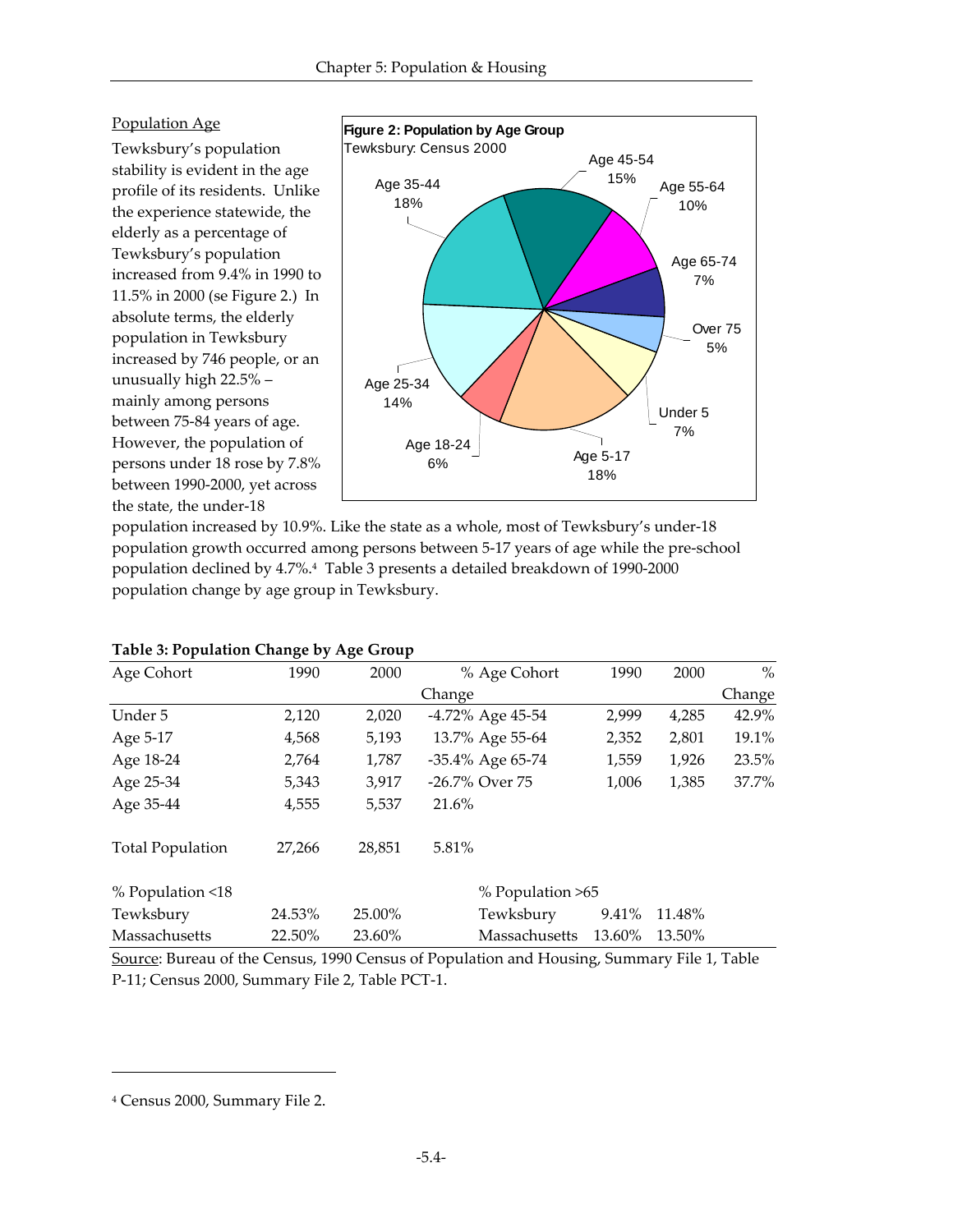#### **Labor Force, Education & Employment**

Approximately 71% of Tewksbury's over-16 population is in the labor force. Despite the size of the town's employment base, most workers commute to jobs in Lowell, Lawrence and other large employment centers nearby, or Boston.<sup>5</sup> While Tewksbury's labor force profile is similar to that of the state as a whole, there are noteworthy differences. About 17% of all local workers depend on manufacturing employers for their livelihood, in contrast to 12% statewide, and a much lower percentage of Tewksbury residents work in education, health and social services – 18.6% – than the percentage of residents across the Commonwealth, 23.7%. In addition, self-employment is less prevalent in Tewksbury and a smaller share of the labor force holds a local, state or federal government job.

The employment characteristics of Tewksbury workers seem to correlate with their educational backgrounds. One-fourth of the town's adult population holds a bachelor's degree or higher, but college-educated persons constitute 33% of the state's adult population.<sup>6</sup> This and other differences in educational attainment probably contribute to the somewhat lower percentages of Tewksbury residents in fields such as medicine, law, education, social services, engineering and related disciplines. Relative to the rest of the Commonwealth, Tewksbury residents tend to work in skilled or semi-skilled occupations for manufacturing, construction, wholesale trade and service industry employers. On average, men in Tewksbury with full-time jobs earn \$50,296 per year, or about 1.17 times the mean earnings of employed men throughout Massachusetts, and women with full-time jobs, \$33,918, or 1.06 times the mean earnings of employed women across the state.<sup>7</sup> However, these characteristics pertain to the town as a whole. In general, Tewksbury's younger employed adults tend to have higher levels of education and higher-paying jobs than many of the town's older workers and homeowners. Similar differences can be seen at the neighborhood level.

#### Race, Ethnicity and National Origin

-

Tewksbury residents are primarily white (96.4%) and of Irish, Italian and English descent. Among racial minority groups, the Asian population is Tewksbury's largest (1.6%) and it is comprised mainly of Asian Indian and Chinese persons. Slightly over one percent of the town's current population is Hispanic.<sup>8</sup>

<sup>5</sup> Nearly 78% of the town's labor force commutes more than 15 minutes to work each day, for an average of 29 minutes, and 86% travel by car.

<sup>6</sup> Census 2000, Summary File 3, Table DP-3: Massachusetts.

<sup>7</sup> Census 2000, Summary File 3, Tables DP-2, DP-3, P-49, P-50 and P-51: Tewksbury, Lowell PMSA, Massachusetts. Note: median earnings by sex for all adult workers in Tewksbury are somewhat lower, in part because not all adults work full-time and in part because not all adults work year-round. For all men with earnings, the median is \$44,382 and for women, \$26.928. Source: Summary File 3, Table P-85.

<sup>8</sup> Census 2000, Summary File 1, Table DP-1: Tewksbury.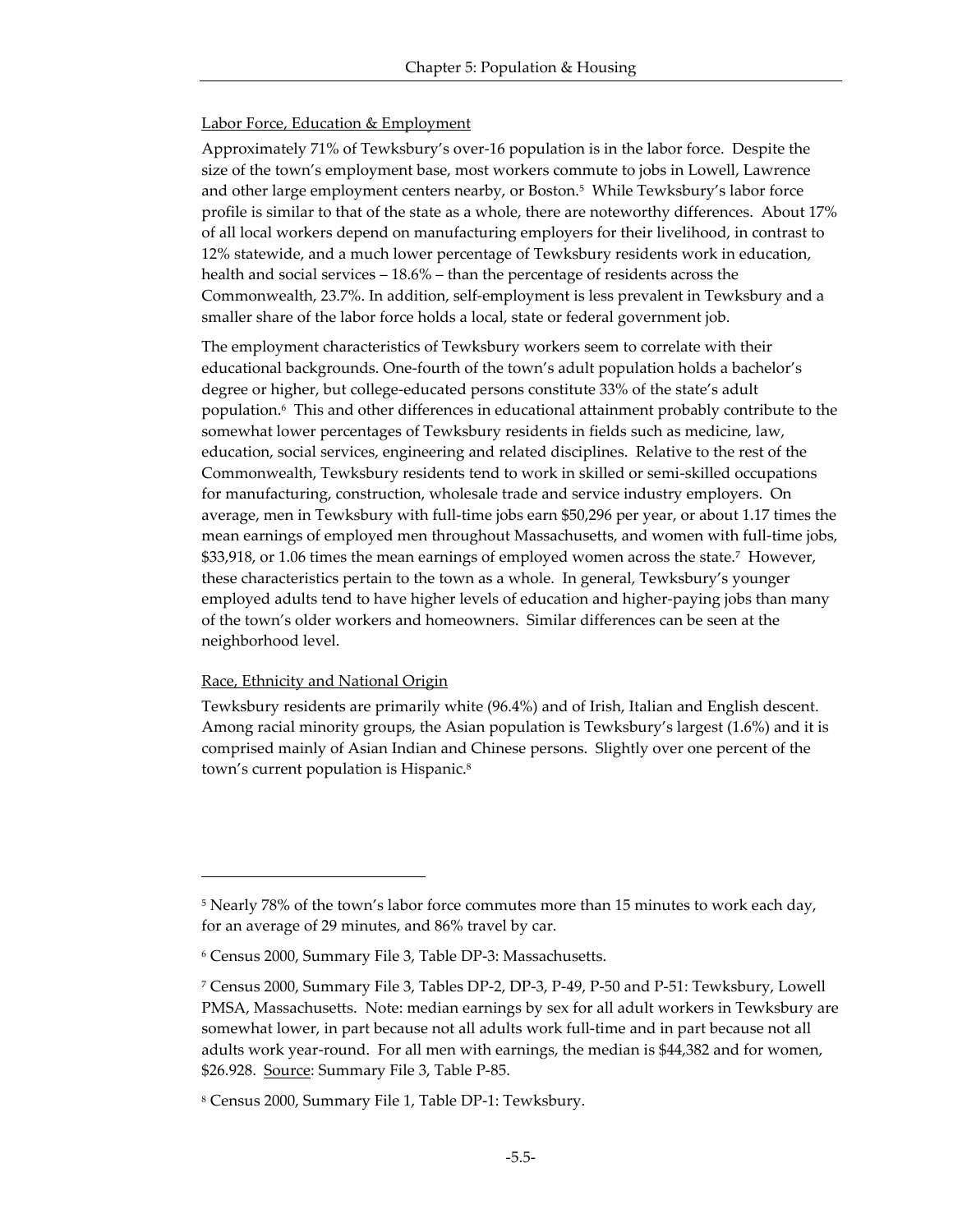#### Household Income

Traditional measures of population wealth underscore Tewksbury's predominantly middleclass make-up. According to recent federal census data, Tewksbury's median household income of \$68,800 ranks 77 out of 351 cities and towns in the Commonwealth.<sup>9</sup> Though its income rank is lower today than in 1980 (48), the difference reflects demographic changes within Tewksbury as well as the redistribution of income throughout Eastern Massachusetts, a trend caused by new, high-end suburban development along portions of I-495. A higher percentage of local households have incomes between \$75,000-\$150,000 than is the case statewide, but the percentage of households with incomes over \$200,000 is much smaller in Tewksbury – 1.5% – and their aggregate income is a modest 8% of the town's aggregate income.10 In short, there is somewhat less class differentiation in Tewksbury than in many communities across the state, urban or rural. Its residents tend to be middleincome, working people, and women contribute significantly to the earned income of their households. More than 64% of the town's women are in the labor force in contrast to 60% of women statewide.11 Table 4 provides comparison data on several income indicators for Tewksbury and surrounding communities, while Figure 3 compares the distribution of household income in Tewksbury and the Commonwealth.

| Area             | Median    | Per Capita | Average Single- | Equalized     |
|------------------|-----------|------------|-----------------|---------------|
|                  | Household | Income     | Family Home     | Valuation Per |
|                  | Income    |            | Value (FY03)    | Capita (2002) |
|                  |           |            |                 |               |
| Andover          | \$87,683  | \$41,133   | \$469,998       | \$178,886     |
| <b>Billerica</b> | \$67,799  | \$24,953   | \$261,370       | \$104,319     |
| Chelmsford       | \$70,207  | \$30,465   | \$280,991       | \$115,249     |
| Dracut           | \$57,676  | \$23,750   | \$225,425       | \$68,039      |
| Dunstable        | \$86,633  | \$30,608   | \$300,422       | \$122,779     |
| Lowell           | \$39,192  | \$17,557   | \$158,480       | \$39,254      |
| Pepperell        | \$65,163  | \$25,722   | \$222,852       | \$77,567      |
| <b>TEWKSBURY</b> | \$68,800  | \$27,031   | \$215,482       | \$104,119     |
| Tyngsborough     | \$69,818  | \$27,249   | \$227,865       | \$90,865      |
| Westford         | \$98,272  | \$37,979   | \$347,271       | \$135,071     |
| Wilmington       | \$70,652  | \$25,835   | \$222,379       | \$117,468     |
| Lowell PMSA      | \$57,152  | \$24,430   |                 |               |
| Massachusetts    | \$50,502  | \$25,952   |                 |               |

#### **Table 4: Population and Household Wealth**

Sources: Bureau of the Census, Mass. Department of Revenue.

 $\overline{a}$ 

<sup>9</sup> Census 2000, Summary File 3, Table P-53: Massachusetts, Counties, and County Subdivisions (All), ranked by author.

<sup>10</sup> Census 2000, Summary File 3, Table P-54: Massachusetts, Tewksbury.

<sup>11</sup> Census 2000, Summary File 3, Tables DP-3, P-49, P50, P51.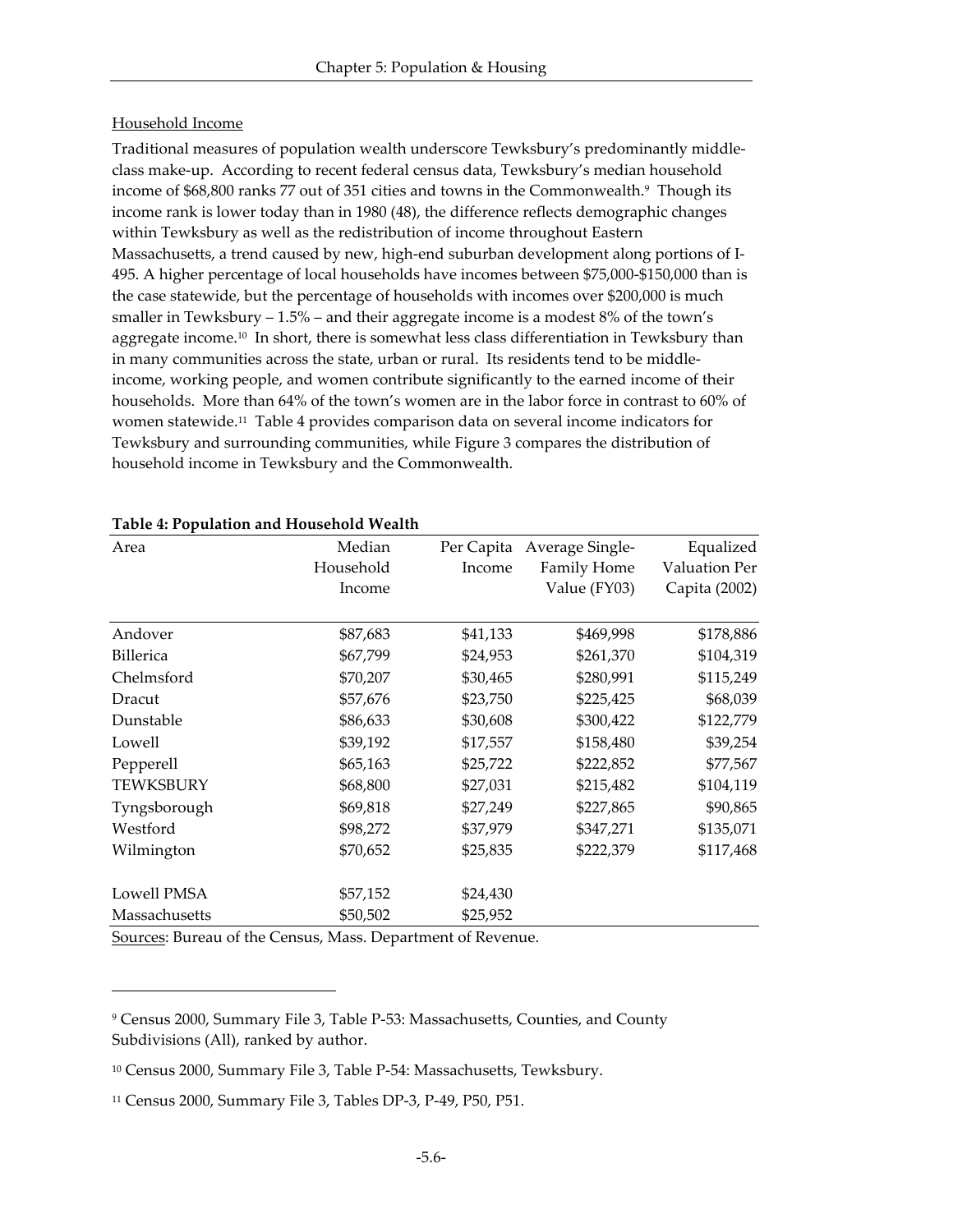Household incomes vary by population age in Tewksbury, just as they do everywhere. Both senior citizens (often but not always retired) and young citizens starting out in their careers have considerably less income than middle-aged residents, in fact the town's highest-income age group, households headed by persons 45-54 years of age, have nearly four times the annual income as households headed by persons over 75. Similarly, family households tend to enjoy a higher standard of living than non-family households. In Tewksbury, the median family income of \$76,443 is nearly twice the median income of nonfamily households. Figure 4 compares household incomes of Tewksbury residents by age of householder.

#### Neighborhood Demographics

The socio-economic position of Tewksbury households seems fairly consistent when viewed on a townwide basis, yet noteworthy differences exist between neighborhoods. Household incomes vary by section of town, and these income distinctions correlate with other population characteristics: length of residency, household size and composition, education and employment, housing tenure and the age and value of residential



property. Not surprisingly, areas with newer single-family homes tend to be more affluent than Tewksbury's mature neighborhoods. Measured by federal census geography, Census Tracts 3151, 3154.02 and portions of 3152 (see Fig. 5) are home to most of Tewksbury's upper-middle-income households. Several neighborhoods in these sections of town exceed the community as a whole in four related indicators of population wealth: median household income, residential property values, percentage of family households, and percentage of single-family homes.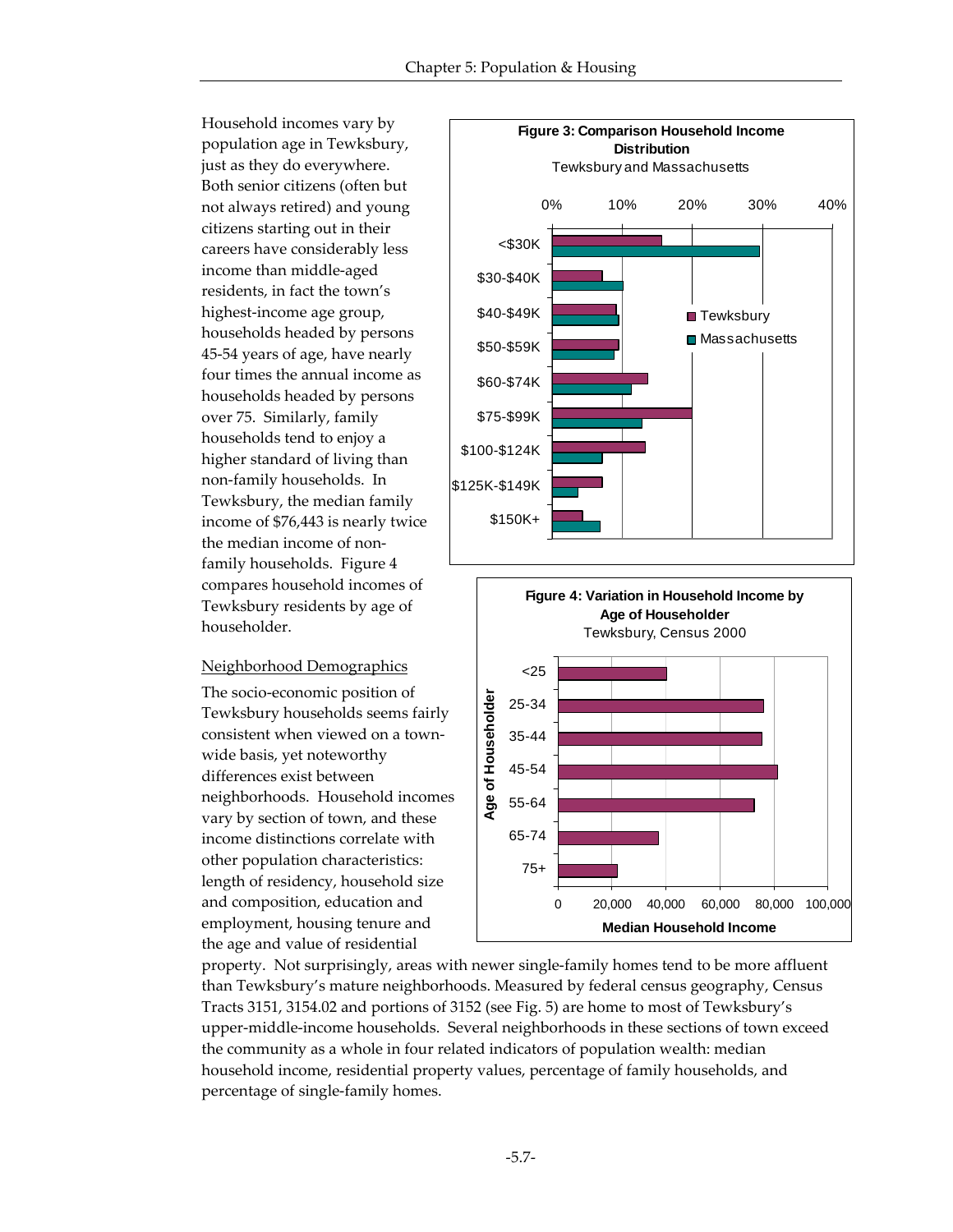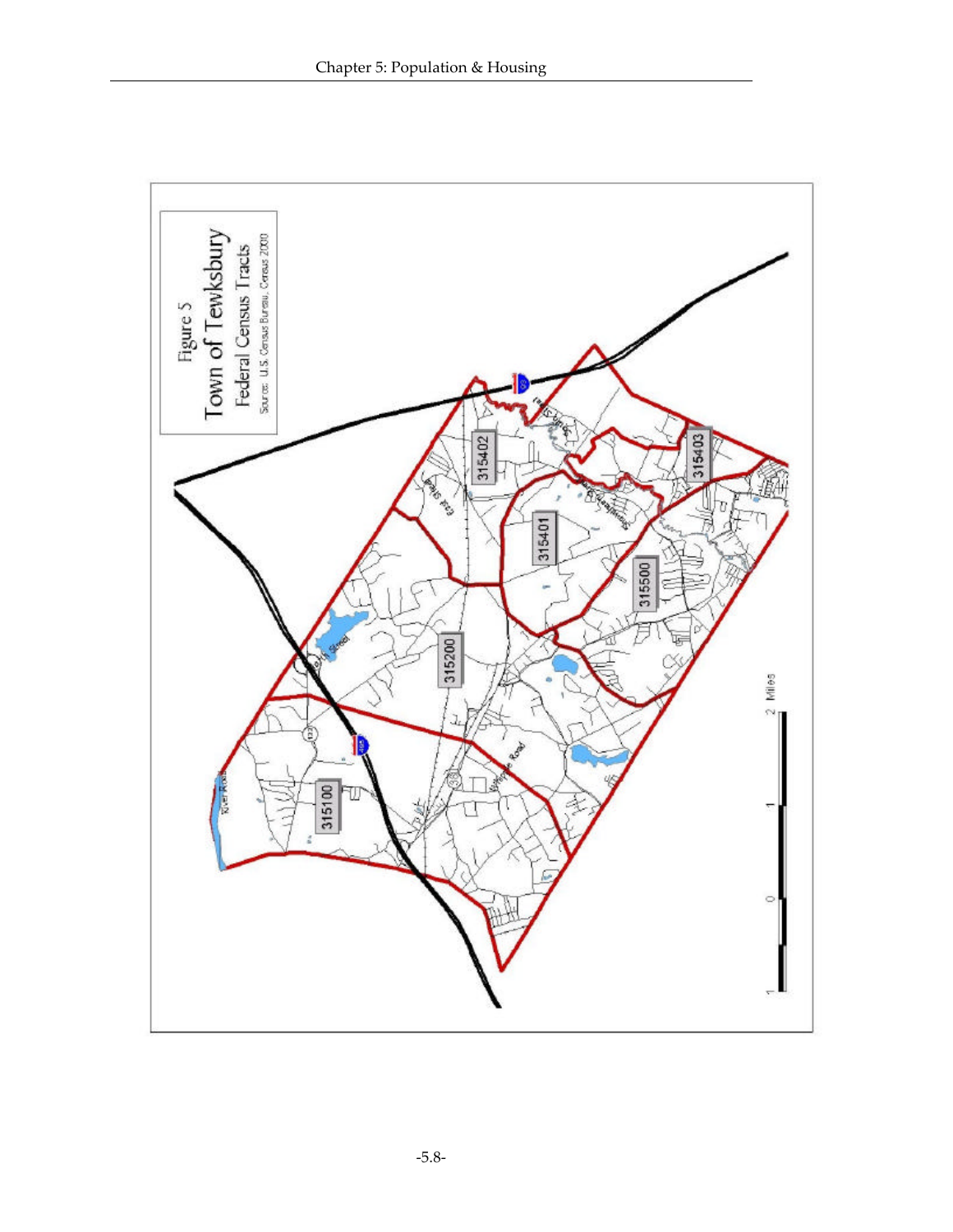During the past 15 years, the same areas also absorbed relatively high rates of single-family home development compared to the rest of Tewksbury, and high rates of housing unit turnover. Table 5 compares Census Tracts 3151, 3152 and 3154.02 to Tewksbury overall on several commonly considered demographic measures.

|                                  |           | <b>Census Tracts</b> |           |
|----------------------------------|-----------|----------------------|-----------|
| Item                             | 3151      | $3152*$              | 3154.02   |
| Median Household Income          | \$78,724  | \$82,949             | \$81,024  |
| Median Home Value                | \$221,300 | \$236,900            | \$207,600 |
| % Family Households              | 84.2%     | 79.0%                | 88.3%     |
| % Single-Family Homes            | 81.9%     | 65.6%                | 95.8%     |
| % New Owner-Occupants Since 1990 | 47.6%     | 50.0%                | 42.5%     |
| % Households w/ Children <18     | 40.8%     | 33.7%                | 44.7%     |
| Average Household Size           | 2.96      | 2.70                 | 3.00      |

#### **Table 5: Comparison Demographic Data by Selected Census Tracts**

Source: Census 2000, Summary File 3, Tables P-10, P-24, P-53, H-38: Middlesex County Census Tracts 3151, 3154.02, and \*3152, Block Group 9 only.

Despite their many similarities, households in these three census tracts differ in some important ways. For example, among married-couple families, the percentage of working wives is much higher in Census Tract 3154.02 than in other tracts. In contrast, Census Tract 3151 has the highest percentage of households with annual incomes over \$200,000 (4.6%), and their share of aggregate household income is significantly higher (20.2%) than any other section of Tewksbury.

A majority of Tewksbury's recent housing unit growth has occurred in portions of North Tewksbury and areas east and south of Tewksbury Hospital. Many of the newer homes are common-wall or multi-family housing units, offering homebuyers an alternative to singlefamily homes on one hand and increasing the town's rental housing inventory on the other. The significant number of multi-family condominiums built in Tract 3141.01 during the past 10-12 years sheds light on why over half of the homeowners in that part of town moved into their current residence after 1995, a condition that differs markedly from the pattern of longterm homeownership in many neighborhoods throughout Tewksbury. Similarly, 43% of all occupied dwelling units in Tract 3152 were built between 1990-2000, many in rental or condominium developments. The sizeable inventory of attached housing units in these sections of Tewksbury, including many age-restricted apartments and units at Tewksbury Hospital,<sup>12</sup> contributes to the comparatively smaller average household sizes in Census Tracts 3152 and 3154.01, as suggested in Table 6.

-

<sup>12</sup> The Tewksbury Hospital compound includes institutional "group quarters" or shared living facilities, and 132 housing units that the Census Bureau classifies as renter-occupied housing. Population statistics for Census Tract 3154.01 include all persons residing at Tewksbury Hospital, but housing unit and income statistics include only those persons living in the 132 renter-occupied units.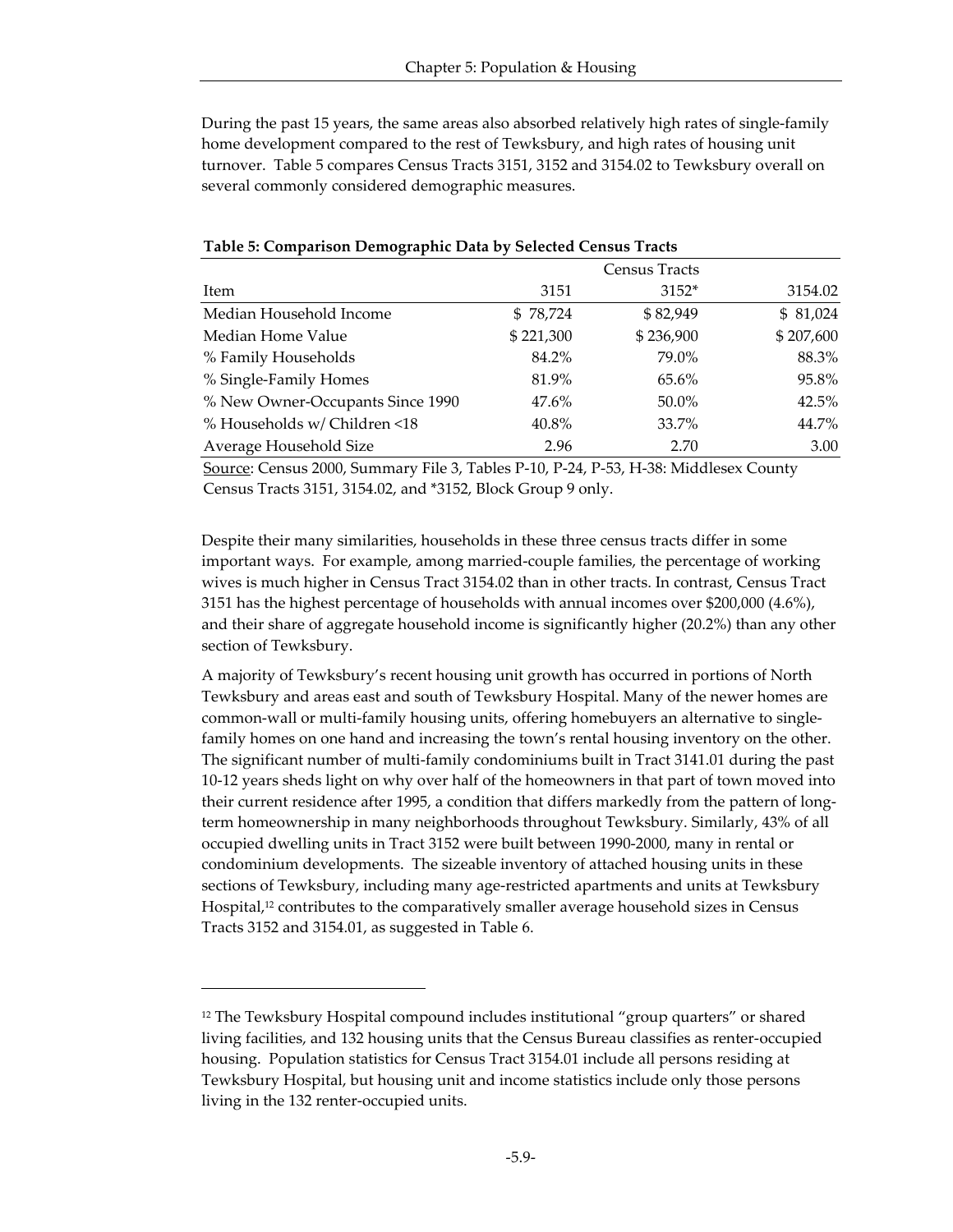|                                  | Census Tract 3152           |          |         |  |  |
|----------------------------------|-----------------------------|----------|---------|--|--|
| Item                             | Block Group 1 Block Group 3 |          | 3154.01 |  |  |
| Median Household Income          | 65,313                      | 50,417   | 62,171  |  |  |
| Median Home Value                | 210,100                     | 195,500  | 173,600 |  |  |
| % Family Households              | 69.0%                       | 66.1%    | 60.9%   |  |  |
| % Single-Family Homes            | 74.8%                       | $52.2\%$ | 48.0%   |  |  |
| % New Owner-Occupants Since 1990 | 44.9%                       | 50.6%    | 66.9%   |  |  |
| % Households w/ Children <18     | $39.2\%$                    | 26.3%    | 24.0%   |  |  |
| Average Household Size           | 2.72                        | 2.42     | 2.34    |  |  |

|  |  | Table 6: Comparison Demographic Data by Selected Census Tracts |
|--|--|----------------------------------------------------------------|
|  |  |                                                                |

Source: Census 2000, Summary File 3, Tables P-10, P-24, P-53, H-38: Middlesex County Census Tracts 3154.01 and 3152, Block Groups 1 and 3.

Most of Tewksbury's mature neighborhoods are in Census Tracts 3154.03 and 3155, including South Tewksbury. Of all neighborhoods, South Tewksbury's have the highest percentage of elderly homeowners, a significantly higher percentage of long-time residents and not surprisingly, a substantial share of the town's older housing stock. For example, Census Tract 3155 contains 44% of all Tewksbury homes that pre-date 1960. Households in South Tewksbury have a higher percentage of grandparents living in the same home with grandchildren under  $18 - 5.6\%$  of the over-30 population – than any other section town.<sup>13</sup> It is more densely developed and populated than other parts of town, and many of its homes are modest and somewhat smaller. The age of its residents and relatively accessible home prices most likely account for the lower household and family incomes that distinguish portions of Census Tracts 3154.03 and 3155 from the town as a whole. During the past decade, the rate of turnover in housing ownership began to climb in some South Tewksbury neighborhoods. Though its population is comparatively stable, Table 7 shows that about 35% of South Tewksbury's homeowners moved into their present home between 1990-2000.

| Census Tract                     |    |         |    |          |
|----------------------------------|----|---------|----|----------|
| Item                             |    | 3154.03 |    | 3155     |
| Median Household Income          | \$ | 70.721  | \$ | 63,068   |
| Median Home Value                | \$ | 210,800 | \$ | 182,800  |
| % Family Households              |    | 83.0%   |    | 83.8%    |
| % Single-Family Homes            |    | 83.9%   |    | 90.1%    |
| % New Owner-Occupants Since 1990 |    | 35.1%   |    | 38.5%    |
| % Households w/ Children <18     |    | 39.4%   |    | $42.4\%$ |
| Average Household Size           |    | 2.99    |    | 3.04     |

#### **Table 6: Comparison Demographic Data by Selected Census Tracts**

Source: Census 2000, Summary File 3, Tables P-10, P-24, P-53, H-38: Middlesex County Census Tracts 3154.03 and 3155.

 $\overline{a}$ 

<sup>&</sup>lt;sup>13</sup> Town-wide, grandparents living the same home with grandchildren are 3.4% of the total population over 30 years of age. Tewksbury's experience matches the region's (3.4%), which exceeds the Commonwealth as a whole, 2.6%. Source: Census 2000, Table PCT-8.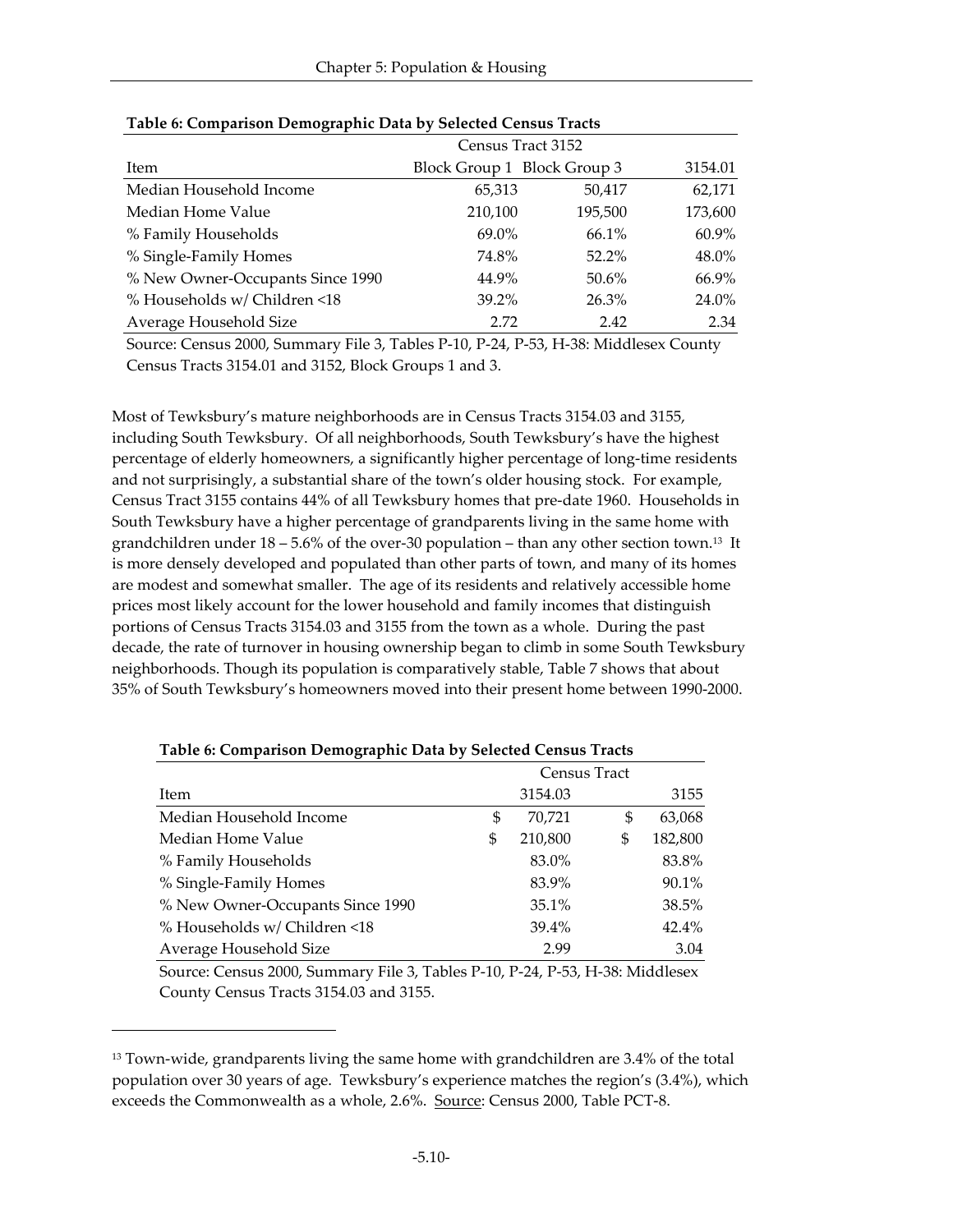## **Housing Characteristics**

#### Housing Stock

The styles, age, quality and location of homes say a great deal about the physical evolution of cities and towns while providing insight into the economic position of present-day households. The 10,158 housing units in Tewksbury today represent a 94% increase over the number of homes that existed when the first master plan was written in the early 1970s. Though the town absorbed a large amount of residential development over the past 30 years, the changes that occurred in the composition of Tewksbury's housing stock are as significant as its overall volume of residential growth. A number of apartment complexes and condominiums have been developed in Tewksbury since the early 1970s, providing housing choices that previously did not exist. They changed the town's housing stock in important ways and distinguish Tewksbury from many suburbs that all but banned multifamily housing during the last decades of the  $20<sup>th</sup>$  century. About 22%% of all housing units in Tewksbury today are in two-, three- or multi-family buildings, and 1% consists of mobile homes. These types of housing, together with the town's supply of modest, older singlefamily homes, help to make Tewksbury affordable to many people for whom Middlesex County housing costs are a significant barrier.

Compared to most communities in the region, Tewksbury's housing stock is fairly new. Only 9% of the town's existing dwelling units pre-date 1939 and nearly 13% were built during the 1990s. Over half of the entire housing inventory was developed between 1950- 1970, Tewksbury's peak population growth era. In contrast, Tyngsboro and Westford experienced much higher rates of new-home construction in the past decade, as shown in Table 8. However, the vast majority of these new units are single-family homes. Tewksbury absorbed a considerable share of the region's demand for multi-family housing, second only to Chelmsford and Lowell.

|                  | <b>Households</b> |           | $\%$    | <b>Housing Units</b> |           | $\%$    |  |
|------------------|-------------------|-----------|---------|----------------------|-----------|---------|--|
|                  | 1990              | 2000      | Change  | 1990                 | 2000      | Change  |  |
| Andover          | 10,415            | 11,305    | 8.5%    | 10,892               | 11,590    | 6.4%    |  |
| <b>Billerica</b> | 11,695            | 12,912    | 10.4%   | 12,005               | 13,071    | 8.9%    |  |
| Chelmsford       | 11,453            | 12,812    | 11.9%   | 11,815               | 13,025    | 10.2%   |  |
| Dracut           | 8,992             | 10,451    | 16.2%   | 9,279                | 10,643    | 14.7%   |  |
| Dunstable        | 692               | 923       | 33.4%   | 737                  | 944       | 28.1%   |  |
| Lowell           | 37,019            | 37,887    | $2.3\%$ | 40,302               | 39,468    | $-2.1%$ |  |
| Pepperell        | 3,385             | 3,847     | 13.6%   | 3,505                | 3,917     | 11.8%   |  |
| <b>TEWKSBURY</b> | 8,711             | 9,971     | 14.5%   | 8,950                | 10,158    | 13.5%   |  |
| Tyngsborough     | 2,823             | 3,731     | 32.2%   | 3,033                | 3,806     | 25.5%   |  |
| Westford         | 5,316             | 6,808     | 28.1%   | 5,530                | 6,941     | 25.5%   |  |
| Wilmington       | 5,551             | 7,027     | 26.6%   | 5,666                | 7,158     | 26.3%   |  |
| Region           | 106,052           | 117,674   | 11.0%   | 111,714              | 120,721   | 8.1%    |  |
| Massachusetts    | 2,247,110         | 2,443,580 | 8.7%    | 2,472,711            | 2,621,989 | 6.0%    |  |

#### **Table 8: Household and Housing Unit Growth in Tewksbury Region**

Source: 1990 Census of Population and Housing, Census 2000, Summary File 3, Tables DP-1 and DP-3.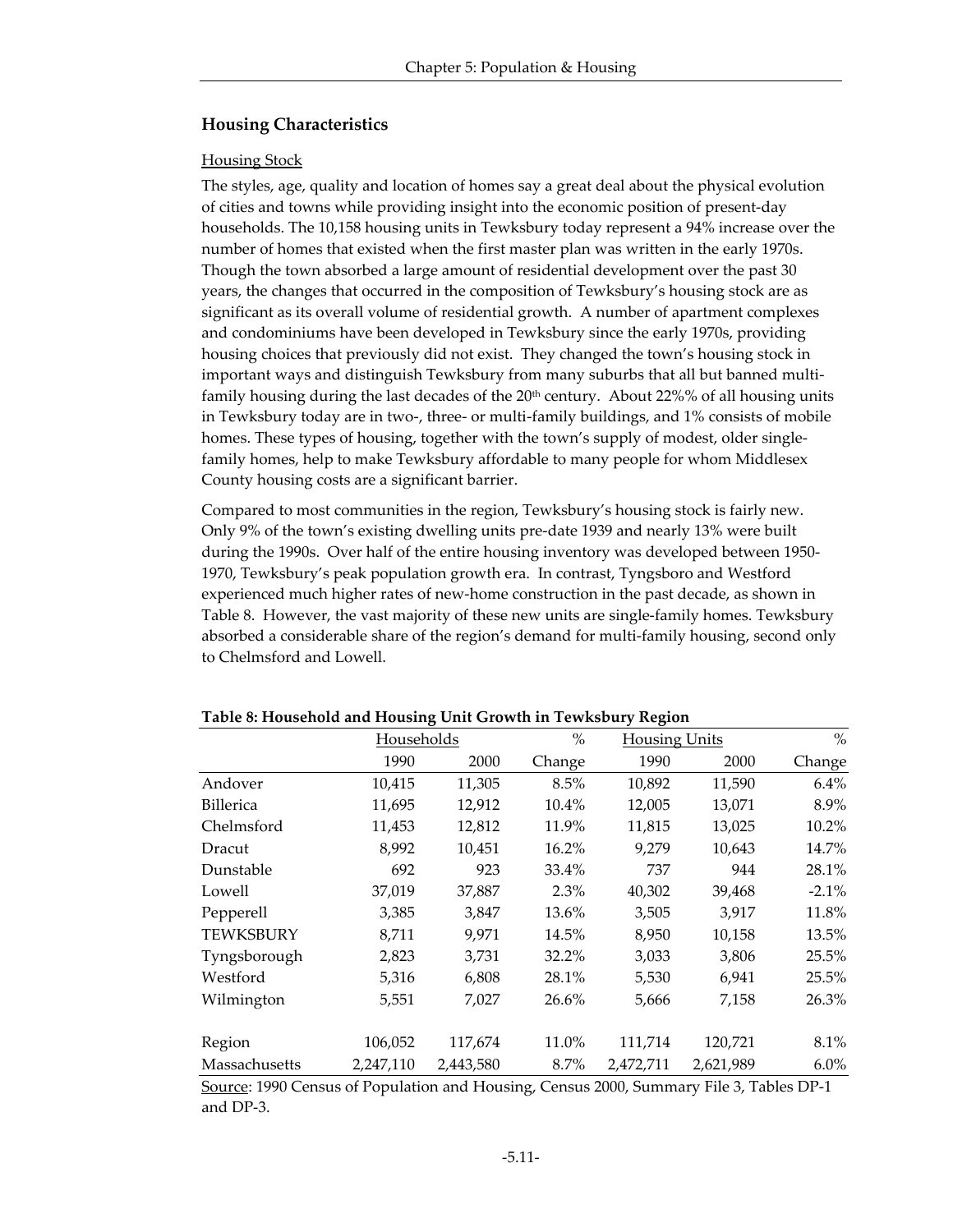The types of homes in Tewksbury today provide variety that is noticeably absent in many of the Commonwealth's suburbs. Consistent with local zoning policies, single-family homes constitute a significant majority of all housing units in Tewksbury and 84% of the units occupied by homeowners. The remaining ownership units represent a mix of attached housing types, from duplexes to garden-style condominiums. Though Tewksbury has a number of modest homes, many of which were built just before and after World War II, there is little evidence of distressed or substandard housing stock – units that are in serious disrepair, overcrowded, or lacking in such basic features as modern plumbing and heating systems. New single-family homes in Tewksbury contain an average of  $2,205$  ft<sup>2</sup> of living area: larger than homes built 30 years ago (1,503 ft<sup>2</sup> ), and nearly twice the size of houses typically found in subdivisions developed during the 1950s.14 Predictably, Tewksbury's newer housing stock offers more amenities and rooms. For example, the median number of rooms in recently built homes is 7.3 and in homes built 50 years ago, 5.8. More than 26% of all housing units in Tewksbury have eight or more rooms, as would be expected for a town with a large inventory of fairly new homes.<sup>15</sup>

## Neighborhood Housing

Just as Tewksbury's population and household characteristics vary by neighborhood, so do its housing and residential development characteristics. For example, the density of residential land use in Tewksbury is about .77 units per acre for the town as a whole,16 but older neighborhoods tend toward higher-density development largely because they pre-date the zoning bylaw. In other cases the density varies because whether through zoning or comprehensive permits, some neighborhoods have more small-lot single-family development or multi-family housing. Table 9 summarizes pertinent comparison data for the five federal census tracts in Tewksbury.

## Housing Market

-

For many Tewksbury residents, their home is a cherished and valuable asset. More than 30% of the town's present households moved into their current home after the market rebounded from the recession of the early 1990s, and those who bought a new house after 1995 paid an average of \$298,000 for it. Although Tewksbury's housing market is competitive, its home prices did not escalate at the pace experienced by many communities in Eastern Massachusetts during the 1990s, yet the purchase price of both single-family homes and condominiums has climbed significantly since then. Between 1990-2000, the median single-family sale price in Tewksbury rose by 49%, only to increase by another 20% in the past two years. Condominium prices have been similarly affected. After four years of decline in the early 1990s, condominium sales began to recover in 1994. By 1999, the median

<sup>14</sup> Tewksbury Assessor's Office, "FY02 Parcel Report List," in EXCEL format [rptListByMLU.xls], 17 October 2002.

<sup>15</sup> Census 2000, Summary File 3, Tables H23-H24.

<sup>&</sup>lt;sup>16</sup> Note: .77 units/acre is based on total land area. If measured against upland area only, one block group in Census Tract 3151 has the town's highest-density development because it includes most of the Great Swamp.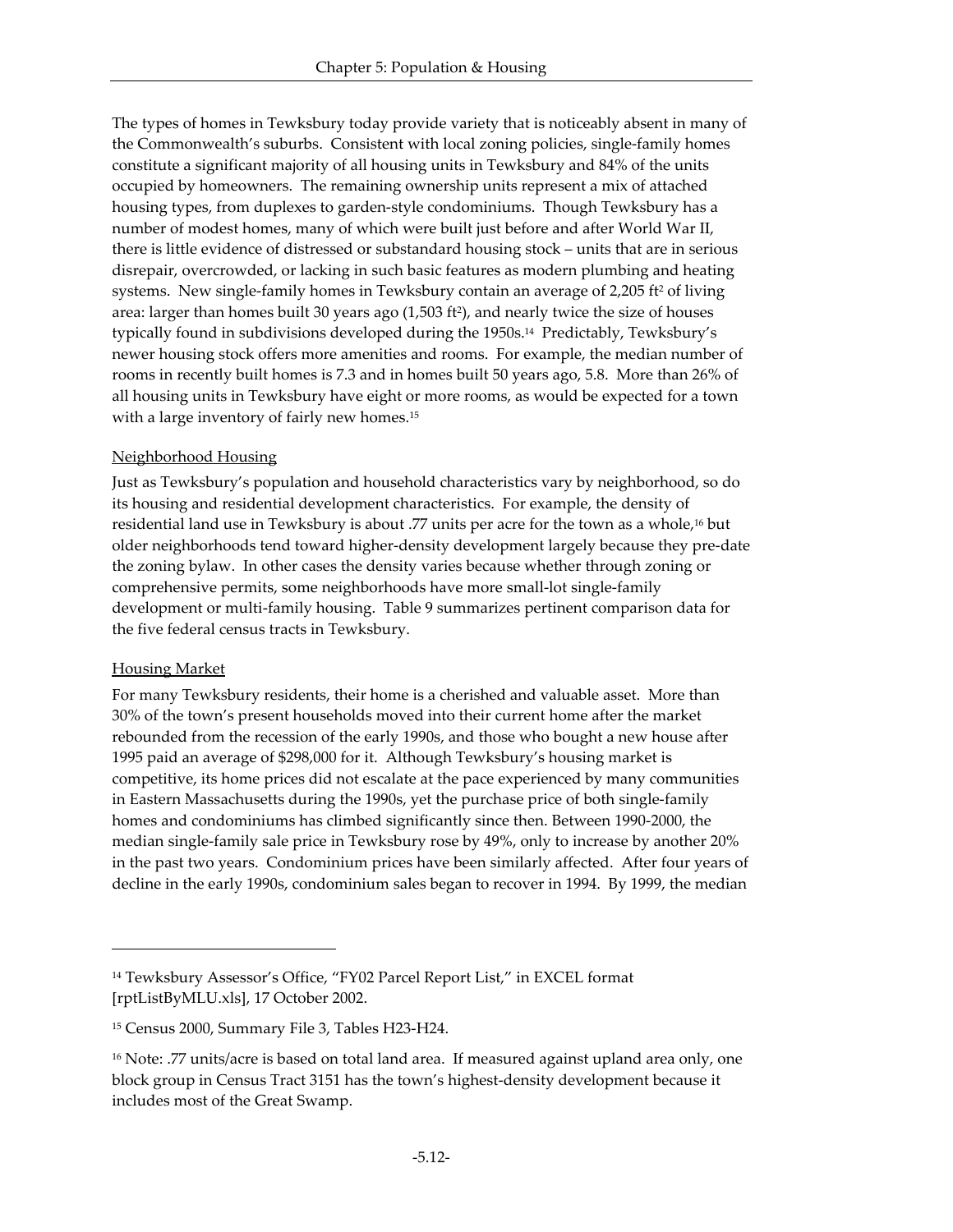price of a condominium in Tewksbury had increased by 52% over the course of the decade – and by another 23% between 2000-2002.<sup>17</sup>

|                              | Census Tract |         |         |         |         |         |
|------------------------------|--------------|---------|---------|---------|---------|---------|
|                              | 3151         | 3152    | 3154.01 | 3154.02 | 3154.03 | 3155    |
| Land Area (Mi <sup>2</sup> ) | 5.7          | 5.9     | 1.9     | 3.0     | 1.0     | 3.2     |
| <b>Population Density</b>    | 929.2        | 1,229.8 | 1,897.6 | 963.0   | 1,872.9 | 2,491.0 |
| Housing Units                | 1,784        | 2,708   | 1,312   | 955     | 601     | 2,611   |
| Owner-Occupied               | 1,669        | 2,211   | 1,099   | 894     | 544     | 2,485   |
| % Built 1990-2000            | 10.7%        | 13.9%   | 23.8%   | 7.5%    | 3.1%    | 5.5%    |
| Renter-Occupied              | 115          | 497     | 213     | 61      | 57      | 126     |
| % Built 1990-2000            | $0.0\%$      | 45.3%   | 19.2%   | $0.0\%$ | 36.8%   | 27.0%   |
| Median Number of Rooms       |              |         |         |         |         |         |
| Owner-Occupied               | 7            | 6.5     | 5.4     | 6.8     | 6.3     | 6.3     |
| Renter-Occupied              | 5            | 4.1     | 3.3     | 5.3     | 2.8     | 5.3     |
| Median Year Built            |              |         |         |         |         |         |
| Owner-Occupied               | 1974         | 1975    | 1983    | 1966    | 1959    | 1958    |
| Renter-Occupied              | 1955         | 1984    | 1982    | 1955    | 1987    | 1970    |

#### **Table 9: Comparison Housing Data by Census Tract**

Source: Census 2000, Summary File 3, Tables H-1, H-24, H-35, H-36. Land area calculations from Census 2000 geographic data sets, Geography Network.

Given the range of housing opportunities in Tewksbury and its reasonably accessible sale prices, it is little wonder that homes for sale move quickly, as evidenced by the town's low owner-occupied vacancy rate of .4%. In 2000, the year of the most recent decennial census, 615 single-family homes and condominiums were sold in Tewksbury – about 6.8% of the town's homeownership inventory – for an average sale price of \$202,000. Of the 200 vacant housing units identified by the Census Bureau on April 1, 2000, only 107 were for sale or rent, or 1% of Tewksbury's entire housing stock. The remaining homes were already sold or rented but not yet occupied, or seasonal dwelling units. There is a seemingly relentless demand for a place to live, whether in Tewksbury or the immediate region. Owing to the town's long-standing affordability, Tewksbury appears to have supplied one of the few pathways to suburban homeownership in a state where the rate of housing production has not kept pace with the rate of household growth. While some of the town's upper-end housing may entice home-seekers wishing to "buy up" from their first home, many singlefamily homes and condominiums in Tewksbury have been within reach for first-time and below-middle-income homebuyers. However, sale price trends over the past two years suggest that Tewksbury's tradition of market affordability may be acquiescing to the same pressures that have caused housing costs elsewhere to skyrocket. Table 10 summarizes a series of housing demand, market and cost indicators for Northern Middlesex communities.

-

<sup>&</sup>lt;sup>17</sup> Banker and Tradesman [database online], "Free Market Statistics," in HTML format, INTERNET at <http//:www.thewarrengroup.com> [cited 5 December 2002].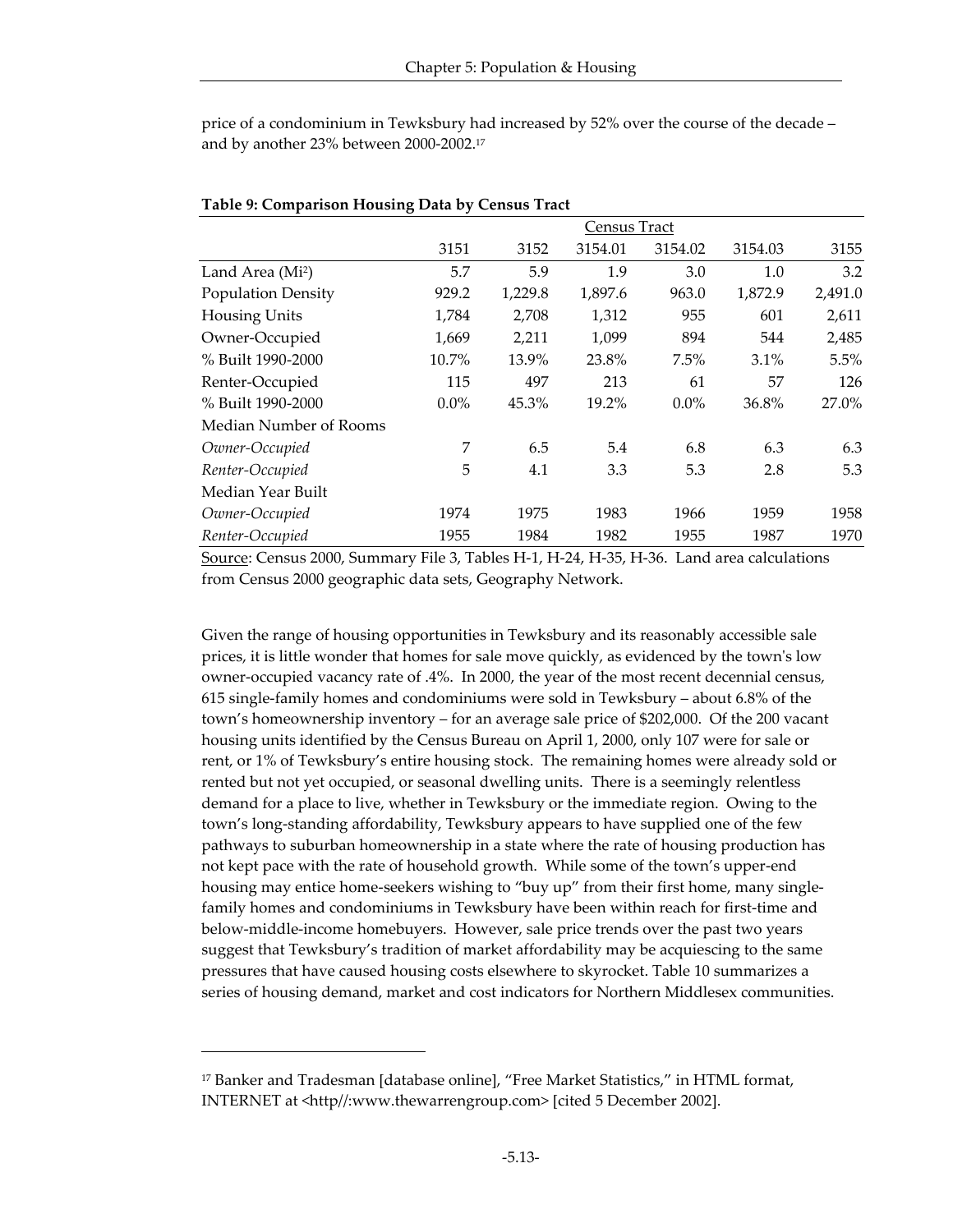| л.               |                             | ັ       |               |            | ັ                               |
|------------------|-----------------------------|---------|---------------|------------|---------------------------------|
|                  |                             | Median  | Sale Price %  | Ratio New  | Ratio New                       |
|                  | Single-Family<br>Sale Price |         | Change, 1990- |            | Homeowners to Homeowners to     |
|                  |                             |         | 2000          | New Owner- | New Owner-                      |
|                  |                             | (2001)  |               |            | Occupied Units, Occupied Units, |
|                  |                             |         |               | 1970-1980  | 1990-2000                       |
| <b>Billerica</b> | \$                          | 249,500 | 48.6%         | 0.96       | 3.94                            |
| Chelmsford       | \$                          | 270,000 | 51.9%         | 1.13       | 5.23                            |
| Dracut           | \$                          | 214,700 | 43.7%         | 0.91       | 3.08                            |
| Dunstable        | \$                          | 361,000 | 106.9%        | 0.98       | 1.54                            |
| Lowell           | \$                          | 168,500 | 29.1%         | 2.18       | 10.19                           |
| Pepperell        | \$                          | 269,900 | 51.6%         | 0.59       | 2.86                            |
| <b>TEWKSBURY</b> | \$                          | 263,000 | 48.9%         | 1.08       | 4.26                            |
| Tyngsborough     | \$                          | 250,000 | 49.7%         | 0.90       | 2.04                            |
| Westford         | \$                          | 332,950 | 65.5%         | 0.78       | 2.07                            |

|  | Table 10: Comparison Housing Cost and Market Demand in NMCOG Region |  |
|--|---------------------------------------------------------------------|--|
|  |                                                                     |  |

Sources: Banker and Tradesman; Census 2000, Summary File 3, Tables H-36, H-38.

# **Housing Affordability**

## Chapter 40B

Tewksbury has a number of homes assessed at relatively modest values, but they do not meet the definition of an affordable housing unit under state law. In Massachusetts and most states across the country, the term "affordable housing" means homes made affordable to lower-income households by a deed restriction or covenant that restricts sale prices and rents as the units are vacated, sold or leased to new tenants. Tewksbury has 410 units of housing that qualify as "affordable" under Chapter 40B, a law that is highly controversial in most communities because it overrides local zoning regulations that make low- and moderate-income housing economically infeasible to build. The device that overrides local zoning regulations is known as a comprehensive permit.

Enacted in 1969, Chapter 40B establishes a legal presumption of unmet housing needs when less than 10% of a community's year-round housing stock is affordable to households at or below 80% of median family income. In most cases, communities that do not meet the 10% threshold must issue a comprehensive permit unless there is an unusual or compelling basis to deny one. Developers, in turn, may ask the state's Housing Appeals Committee (HAC) to overturn a local Zoning Board of Appeals decision. In most cases they negotiate a compromise with town officials, but HAC's less frequent overrides have left a lasting impression on communities and form the basis for most of the opposition from local governments today.

Tewksbury's inventory of low- and moderate-income housing includes 308 apartments, about half of which are age- or disability-restricted, and 102 homeownership units. These 410 units equal 4.05% of Tewksbury's year-round homes. Across the Commonwealth, 8.45% of all houses and apartments meet the statutory definition of "low- and moderate-income housing units," yet only 27 of the state's 351 communities have produced enough subsidized housing to satisfy the 10% goal. Though cities top the list for affordable housing production (including Lowell), a few towns also exceed 10%. Table 11 shows that Tewksbury and other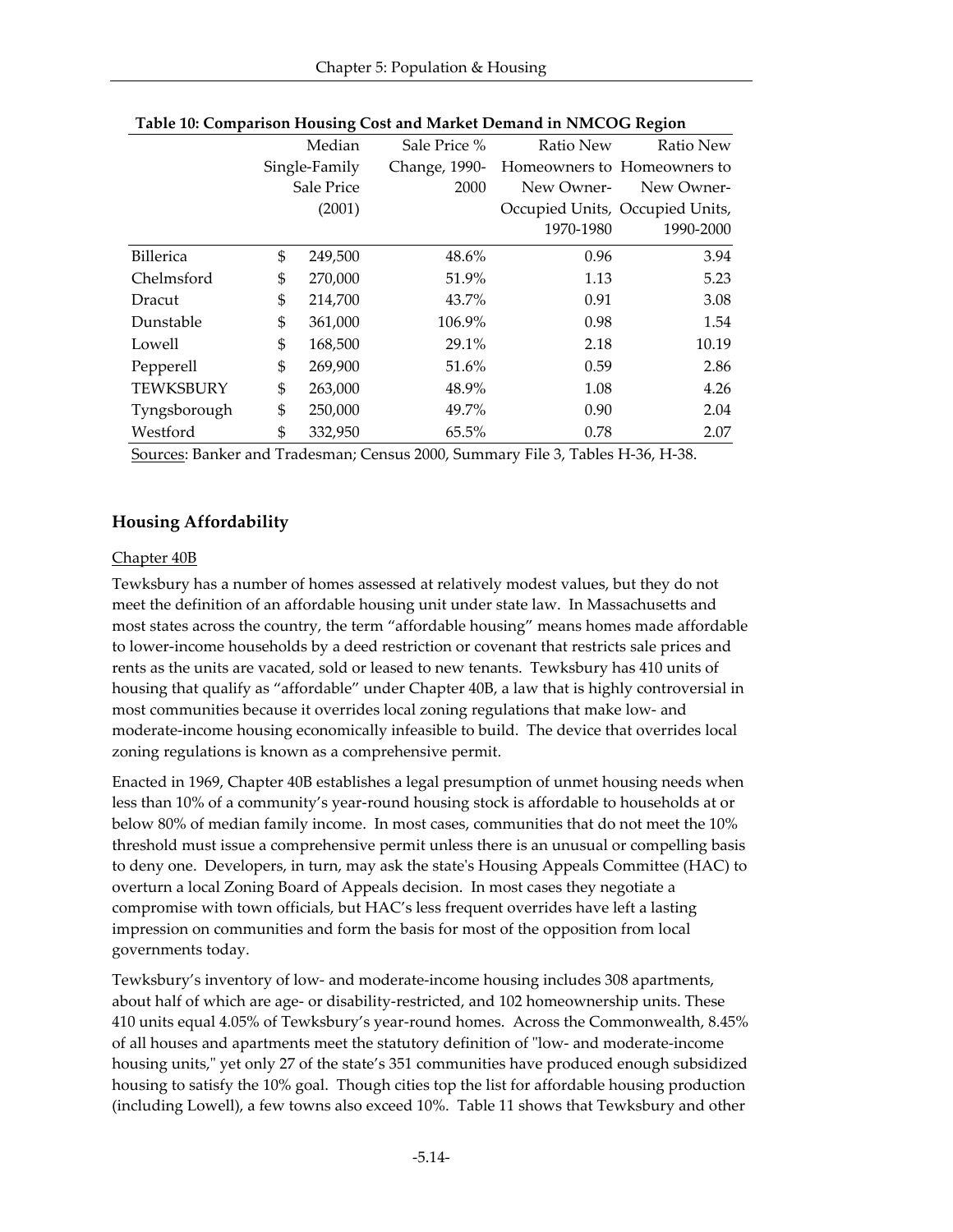communities in the region have a modest inventory of low-income housing: 7.1% for the nine communities combined, though Dunstable has no Chapter 40B units.

|                  | Year-Round Homes | Chapter 40B Units Chapter 40B % |         |
|------------------|------------------|---------------------------------|---------|
| Andover          | 11,513           | 981                             | 8.5%    |
| Billerica        | 13,055           | 216                             | 1.7%    |
| Chelmsford       | 12,981           | 481                             | 3.7%    |
| Dracut           | 10,597           | 279                             | 2.6%    |
| Dunstable        | 933              | $\theta$                        | $0.0\%$ |
| Lowell           | 39,381           | 5,312                           | 13.5%   |
| Pepperell        | 3,905            | 117                             | $3.0\%$ |
| <b>TEWKSBURY</b> | 10,125           | 410                             | 4.0%    |
| Tyngsborough     | 3,784            | 116                             | $3.1\%$ |
| Westford         | 6,877            | 132                             | 1.9%    |
| Wilmington       | <u>7,141</u>     | 490                             | 6.9%    |
| Regional Total   | 120,292          | 8,534                           | 7.1%    |
| Massachusetts    | 2,526,963        | 213,459                         | $8.4\%$ |

| Table 11: Chapter 40B Inventory, Tewksbury Region |  |  |  |  |  |
|---------------------------------------------------|--|--|--|--|--|
|---------------------------------------------------|--|--|--|--|--|

Source: DHCD, Chapter 40B Inventory (April 2002).

#### Other Measures of Affordability

The legislature's intent in enacting Chapter 40B was to assure a "fair-share" distribution of low-income housing across the state, but housing policy analysts do not define affordable housing need on the basis of a fixed 10% standard. The national definition of housing affordability assumes that a home is affordable to its owners if their monthly housing costs – a mortgage payment, property taxes, and house insurance – are equal to or less than 30% of their monthly gross income. Similarly, an apartment is considered affordable to tenants if they pay 30% of their gross monthly income, or less, for rent and utilities. Under these criteria, "affordable housing need" exists when households pay more than 30% of their gross income for housing costs. In housing industry parlance, they are classified as "housing-cost burdened." According to recent federal census data, 21.7% of all homeowners in the Lowell metropolitan area and 24.2% in Tewksbury qualify as housing-cost burdened. Among Lowell-area renters, however, 34.1% pay more than 30% of their monthly income for rent and utilities. The condition is more pronounced in Tewksbury, for 36.3% of the town's renters meet the federal definition of cost burdened households.

In a competitive real estate market like Tewksbury's, the cost of housing is a major barrier for low- or moderate-income households. The measure of "low- or moderate-income" varies by household size and region, but by federal definition, a household with annual income between 51-80% of the regional median is moderate-income and a household with annual income below 50% of the regional median is low-income. Each year, the U.S. Department of Housing and Urban Development (HUD) publishes income eligibility guidelines for various housing assistance programs, typically with "moderate income" as a benchmark. In April 2000 (the effective date of Census 2000), a one-person household earning \$35,150 or a four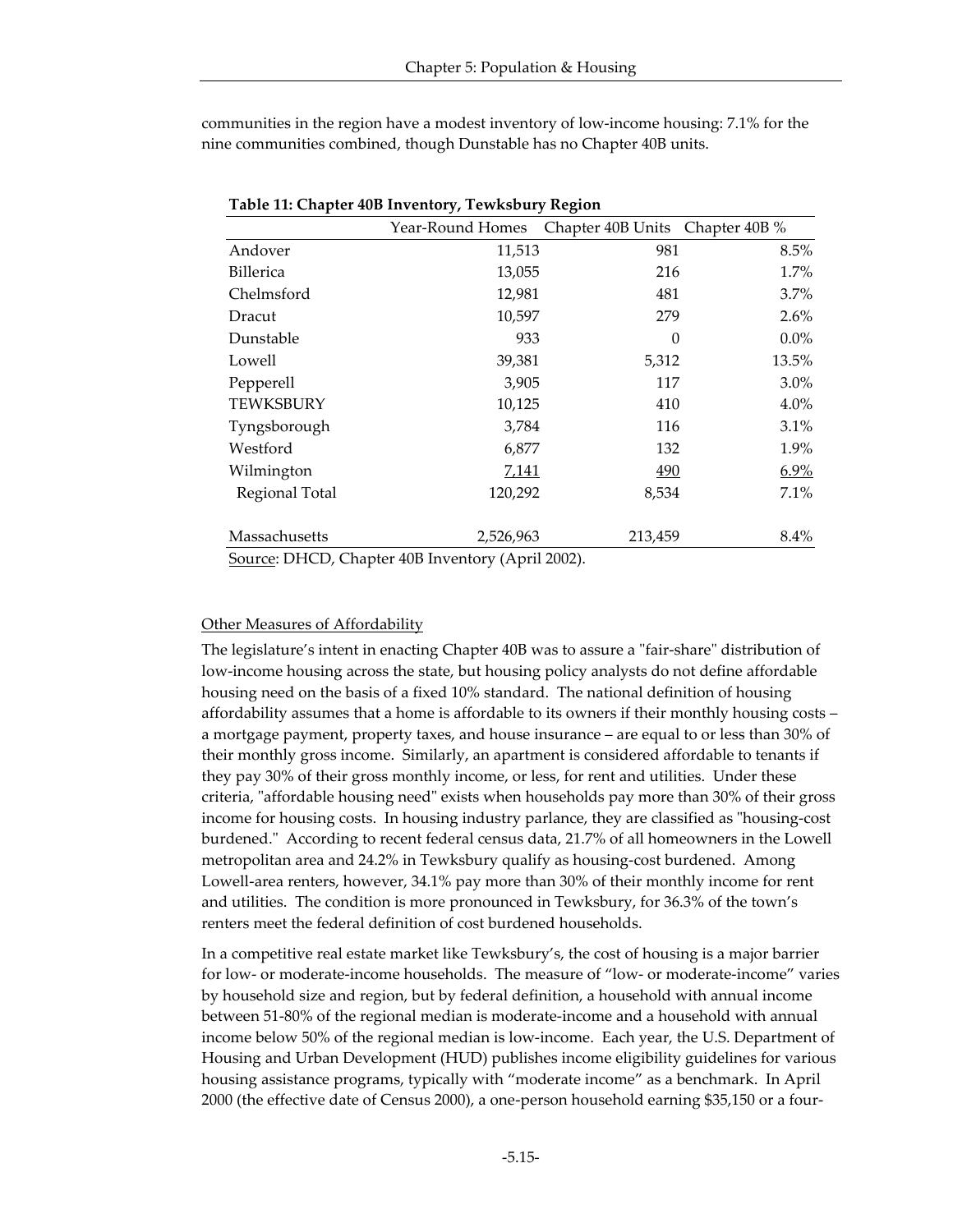person family earning \$50,200 qualified as moderate-income in the Lowell metro area, including Tewksbury. Not long ago, HUD released statistics on each community's population percent of low-income households and persons, using data from Census 2000. According to HUD, 26.5% of Tewksbury's current population is low- or moderate-income – up significantly from 17.34% a decade ago.18 In addition, 29.1% of the town's current households have incomes at or below HUD's moderate-income limits. Housing policy analysts generally focus on need indicators at the household level.

## Affordability Gap

-

Almost everyone in the United States aspires to own a home, and since the 1930s federal housing policies have effectively subsidized homeownership – through income tax deductions for mortgage interest and real estate taxes, federal home mortgage insurance, and more recently, low-interest loans and downpayment grants that help credit-worthy moderate-income people make the transition from renter to homeowner. Often, homeseekers have more resources than a mortgage lender requires, such as a larger downpayment because they have equity to invest from the sale of their previous home, or because they received a gift or loan from family members. For at least two reasons, however, households with only their savings to put toward a downpayment find it more difficult to become homebuyers. First, while saving to purchase a house or condominium they must also pay rent, and because apartments are so scarce, market rents have become very expensive. Second, since the purchase price of a house usually determines how much the downpayment will be, first-time homebuyers end up saving toward a moving target: the sale price of homes in a very tight real estate market.

Under conventional loan underwriting standards, homebuyers at Tewksbury's median household income of \$68,800 can afford a purchase price of about \$214,285.19 For them, the town's median single-family home sale price translates into an "affordability gap" of \$75,615 – meaning the difference between the sale price and the purchase price they can afford. A sale price of \$214,285 is also high enough to preclude 43% of Tewksbury's present households from purchasing a house in town if they were first-time homebuyers today.<sup>20</sup> In contrast, last year's median condominium sale price of \$218,000 suggests that Tewksbury's condominium inventory is largely affordable to many homebuyers entering the market. Since Tewksbury has fewer condominiums than single-family homes, the issue is whether the supply of affordably priced homeownership units is sufficient to meet local needs. During the 1990s, single-family homes sales in Tewksbury occurred at a rate of 1.5 to 2 per

<sup>18</sup> HUD, [database online], "Non-Entitled Local Government Summaries for Low and Moderate Income Estimates.xls," in EXCEL format, available on the World Wide Web at <http://www.hud.gov/offices/cpd/systems/census/lowmod/index.cfm> [28 February 2003], cited 2 March 2003.

<sup>19</sup> Purchase price assumes a 10% downpayment and a 30-year mortgage at 7.5% interest, with a mortgage payment, property taxes and house insurance equal to 28% of the household's monthly gross income.

 $20$  The percentage includes all householders with incomes at or below Tewksbury's median household income, without regard to age or other differences.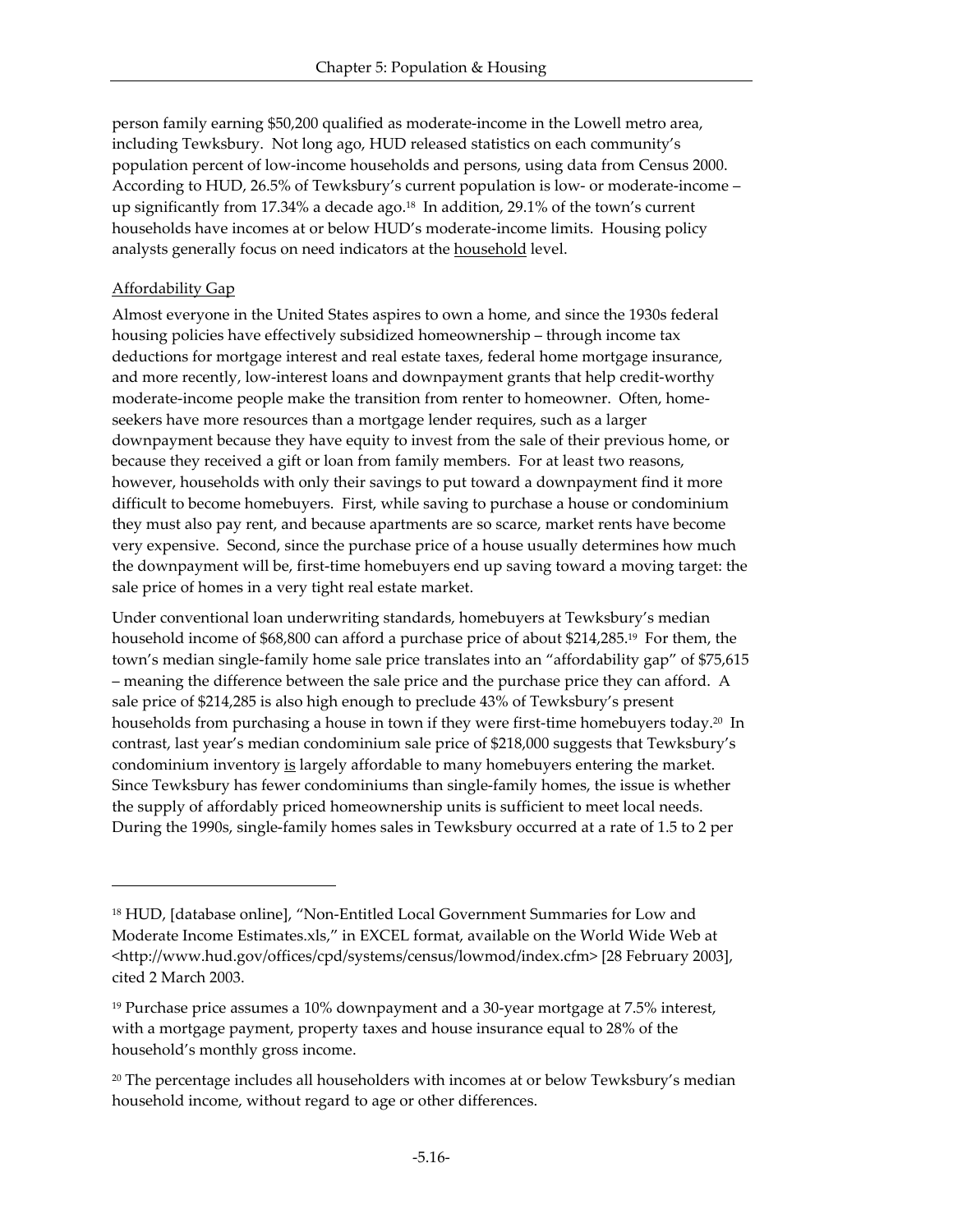condominium unit sold. <sup>21</sup> Significantly, of the 82 homes or condominiums that were on the market in Tewksbury when the last census was conducted in April 2000, only 23% carried an asking price of less than \$250,000.<sup>22</sup>

Rental affordability is also a challenge for Tewksbury. In virtually all communities, renters have somewhat lower incomes than homeowners and Tewksbury is no exception. For the town as a whole, the median household income among tenants is \$41,445, an income that can support a first-time homebuyer purchase price of about \$129,085 or a monthly rent of \$1,036.23 Considering that the median gross rent paid by tenants today is \$936 per month, it would seem that Tewksbury rents are affordable to renter households. However, median "gross rent" is the mid-point of rents paid by all apartment occupants, whether they live in market-rate or subsidized units. A more telling indicator of rental affordability, similar to that of homeownership affordability, is whether the rent asked for the supply of available units fits the demographic characteristics of the rental market. Of the 35 units that were vacant and available for rent in April 2000, all carried a rent of more than \$1,250 per month and the median rent asked by landlords at the time was \$1,349.<sup>24</sup>

## **Residential Development Trends**

A majority of Tewksbury's land is zoned for single-family homes on one-acre lots, a fairly standard feature of most suburban zoning bylaws. In addition, Tewksbury provides for a mix of housing types in three zoning districts: age-restricted and multi-family development at a density of up to six units per acre, and planned housing developments for elderly residents, including assisted and independent living units. Multi-family housing requires a special permit and it is allowed on parcels of four or more acres, up to 100 units per development. Though governed by comparable density rules, elderly housing requires a site of 12 or more acres. Together, the districts intended for residential uses constitute nearly 80% of the town's total area (see Table 12). They also contain 82% of the town's remaining developable land.<sup>25</sup>

During the 1990s, the Tewksbury Planning Board approved 26 subdivisions with a total of 368 lots. Although only 25% of the lots were actually built by the close of 2000, housing starts escalated at the end of the decade. In the last two years, the Tewksbury Building Department has issued 244 residential construction permits – equal to 20% of all new homes

-

<sup>&</sup>lt;sup>21</sup> The most recent median sale price statistics available for Tewksbury cover the period of January-August 2002. As of that time, the median single-family home sale price in Tewksbury was \$289,900 and the median condominium sale price, \$218,000. Source: Banker and Tradesman [database online].

<sup>22</sup> Census 2000, Summary File 3, Table H-87.

<sup>23</sup> Here, "rent" means gross rent, or rent plus utilities.

<sup>24</sup> Census 2000, Summary File 3, Tables H-59, H-60.

<sup>25</sup> Northern Middlesex Council of Governments, "Tewksbury Build-Out Study," in EXCEL format [Tewksbury\_buildout-final.xls], 2001.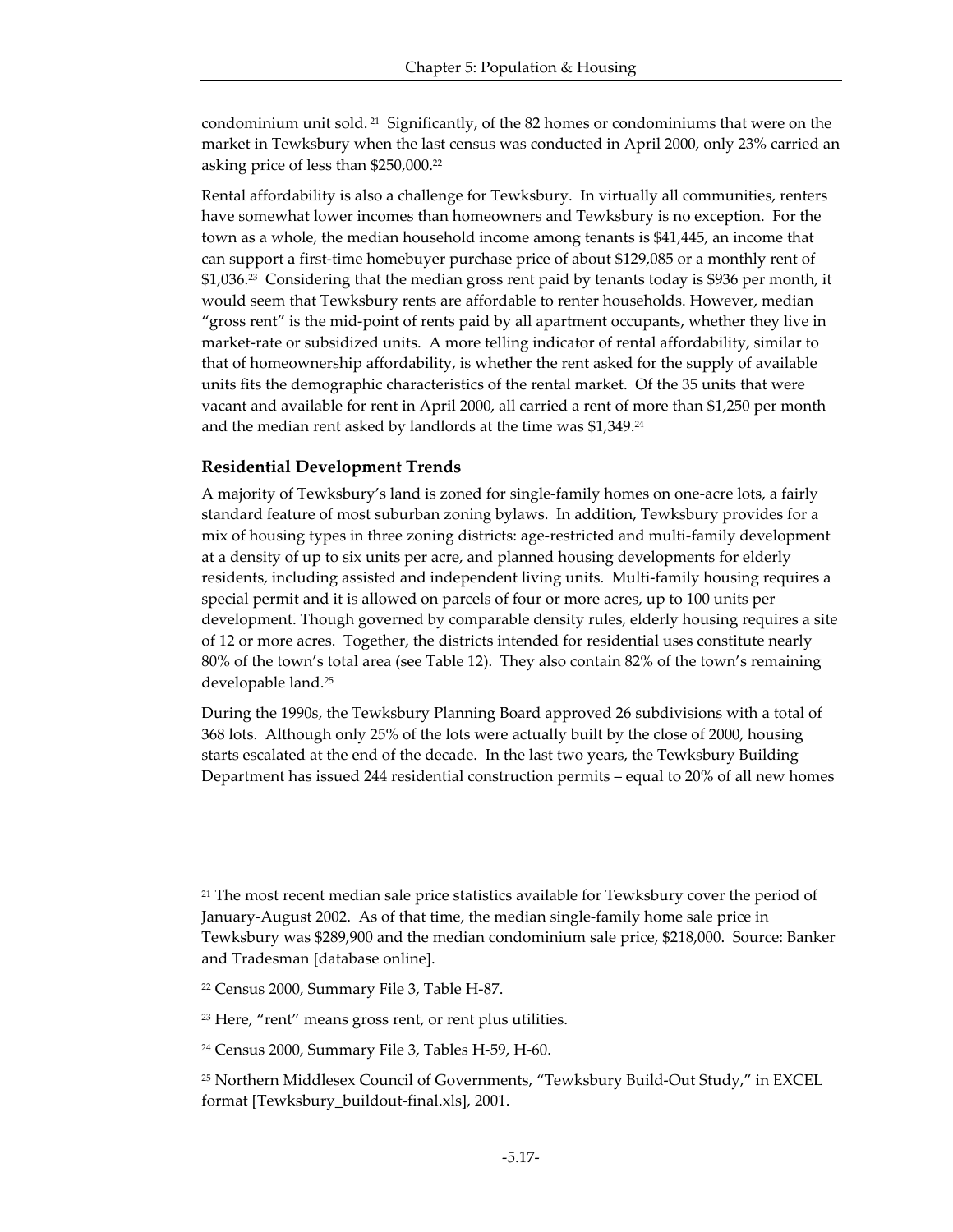| Table 12: Future Development Potential by Census Tract |         |         |         |         |         |         |          |
|--------------------------------------------------------|---------|---------|---------|---------|---------|---------|----------|
|                                                        | 3151    | 3152    | 3154.01 | 3154.02 | 3154.03 | 3155    | Total    |
| Land Area (Acres)                                      | 3,634.5 | 3,780.8 | 1,245.9 | 1,910.7 | 614.7   | 2,049.5 | 13,236.0 |
| <b>Existing Conditions</b>                             |         |         |         |         |         |         |          |
| Open Space (Acres)                                     | 262.2   | 464.4   | 544.2   | 260.2   | 77.1    | 291.9   | 1900.1   |
| Housing Units                                          | 1,818   | 2,810   | 1,339   | 959     | 615     | 2,630   | 10,171   |
| Population                                             | 5,277   | 7,151   | 3,654   | 2,875   | 1,799   | 7,949   | 28,705   |
| Density mi2                                            | 929.2   | 1,210.5 | 1,877.1 | 963.0   | 1,872.9 | 2,482.3 |          |
| Developable Land                                       |         |         |         |         |         |         |          |
| $R-40$                                                 | 469.2   | 445.6   | 29.5    | 242.1   | 26.0    | 123.3   | 1,335.7  |
| $MF/MF-55$                                             | 0.0     | 7.4     | 13.5    | 0.0     | 0.0     | 1.5     | 22.4     |
| CD                                                     | 0.0     | 22.3    | 0.0     | 0.0     | 0.0     | 0.0     | 22.3     |
| $\mathcal{C}_{0}$                                      | 3.9     | 0.6     | 0.0     | 0.0     | 0.0     | 16.2    | 20.7     |
| H                                                      | 116.1   | 94.0    | 0.0     | 73.3    | 0.0     | 0.0     | 283.4    |
| Fm                                                     | 0.0     | 0.0     | 18.3    | 0.0     | 0.0     | 0.0     | 18.3     |
| T                                                      | 0.0     | 0.0     | 0.0     | 0.0     | 0.0     | 3.6     | 3.6      |
| LB                                                     | 0.0     | 0.0     | 0.0     | 0.0     | 0.0     | 0.0     | 0.0      |
| Total                                                  | 589.2   | 569.8   | 61.3    | 315.4   | 26.0    | 144.5   | 1,706.3  |

built in town between 1990 and April 1, 2000.26 This is a significant increase in new-unit construction and it appears to correlate with the post-1990s spike in Tewksbury home prices.

Sources: Tewksbury Build-Out Study (EOEA); census geography data sets from Geography Network.

## Residential Build-Out and Housing Affordability

-

Two years ago, the Northern Middlesex Council of Governments (NMCOG) evaluated Tewksbury's future development potential as part of a statewide build-out study. NMCOG predicted that under current zoning, Tewksbury could absorb another 1,268 housing units. Adhering to the build-out methodology that was used across the Commonwealth, NMCOG did not include any projections for new homes developed under Chapter 40B. As Tewksbury continues to approve market-rate homes in conventional subdivisions and cluster developments, the town accrues an unmet liability for Chapter 40B units. Today, Tewksbury's low-income housing inventory is 603 units short of the 10% threshold set by Chapter 40B. If the town were to "build out" to an additional 1,268 homes with no provision for affordable housing development, the shortfall would increase to 729 units.

To accommodate these 729 units, however, Tewksbury may absorb anywhere from 1,458 to 2,196 additional homes – that is, separate from the town's projected build-out under current zoning. Chapter 40B requires developments to include at least 25% low- and moderateincome housing units, or at least one affordable unit for every three market-rate units. To encourage rental production, the state allows communities to "count" as Chapter 40B units

<sup>&</sup>lt;sup>26</sup> Massachusetts Institute of Social and Economic Research (MISER), [database online], "Annual Residential Building Permit Data for Massachusetts Communities," in EXCEL format, [ann95-98.xls sequentially through ytd2002\_11.xls], INTERNET at <http://www.umass.edu/miser/> [updated 28 December 2002] cited 8 January 2003.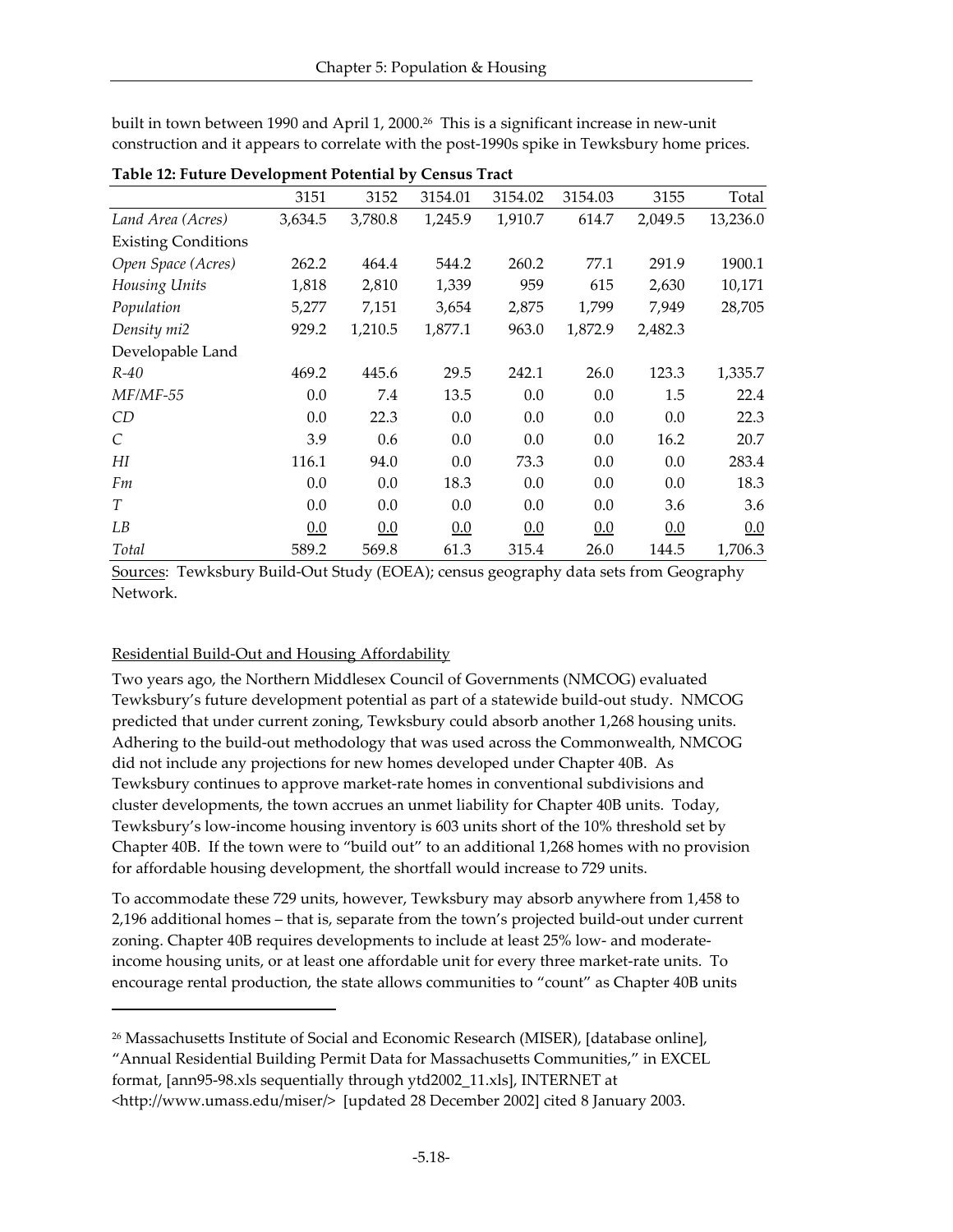all of the apartments in a comprehensive permit rental development regardless of whether the apartments rent at low-, moderate- or market-rate levels. For first-time homebuyer developments, Chapter 40B has traditionally recognized only the affordable units. However, a special task force appointed to study Chapter 40B has recommended that at least 50% of all units in a comprehensive permit homeownership development be added to the Subsidized Housing Inventory. Whether the state adheres to its long-standing rule of recognizing only the affordable units or adopts the 50% standard, the uncounted marketrate homes effectively expand the year-round housing base that is used to calculate a community's percentage of Chapter 40B units.

Tewksbury has made an effort to increase its affordable housing inventory by adopting a zoning bylaw that requires development in the MF and MF-55 zones to include low- and moderate-income units. The new bylaw calls on special permit applicants to provide 15% of the units in a multi-family development as deed-restricted affordable homes that qualify for listing in the Chapter 40B Subsidized Housing Inventory. In turn, applicants will be able to propose a density of up to seven units per acre instead of the six that local regulations previously allowed. For land that NMCOG determined to be developable in the MF and MF-55 districts, the inclusionary bylaw effectively increases the development yield from a maximum of 120 to 140 housing units. Possibly Tewksbury could qualify all of these units for listing on the Chapter 40B Inventory if the developments produced rental rather than ownership housing. Still, even with 140 additional rental units, the town will not meet the state's 10% threshold.

#### **Master Plan Goals**

Two goals that emerged from the Master Plan Committee's visioning process relate directly to housing in Tewksbury. They include:

- ü Preserve Tewksbury's traditional housing affordability by providing a mix of residential use types and home prices.
- Give preference to reuse and redevelopment of existing structures and infill development over new growth, assuring that reuse activities respect the architectural integrity of historic buildings.

Though broadly stated, Tewksbury's housing goals convey important points about the town and the concerns of its people. For example, residents have repeatedly expressed a desire to promote responsible development, for they recognize that if Tewksbury does not grow and adapt to change, the town will become economically stagnant. They have also expressed a desire to keep Tewksbury a place that welcomes families – not only through the provision of homes, but also through well-kept recreation facilities and good schools. Although Tewksbury does not have any formal policies or regulations to protect historic resources, residents value the town's abundance of historically significant homes, civic and institutional buildings. Finally, residents say they want business and industry for the jobs and tax revenue that non-residential development brings to Tewksbury, but they want to put neighborhoods first. These hopes are neither inappropriate nor impossible to fulfill, but under present policies, Tewksbury will have difficulty meeting them.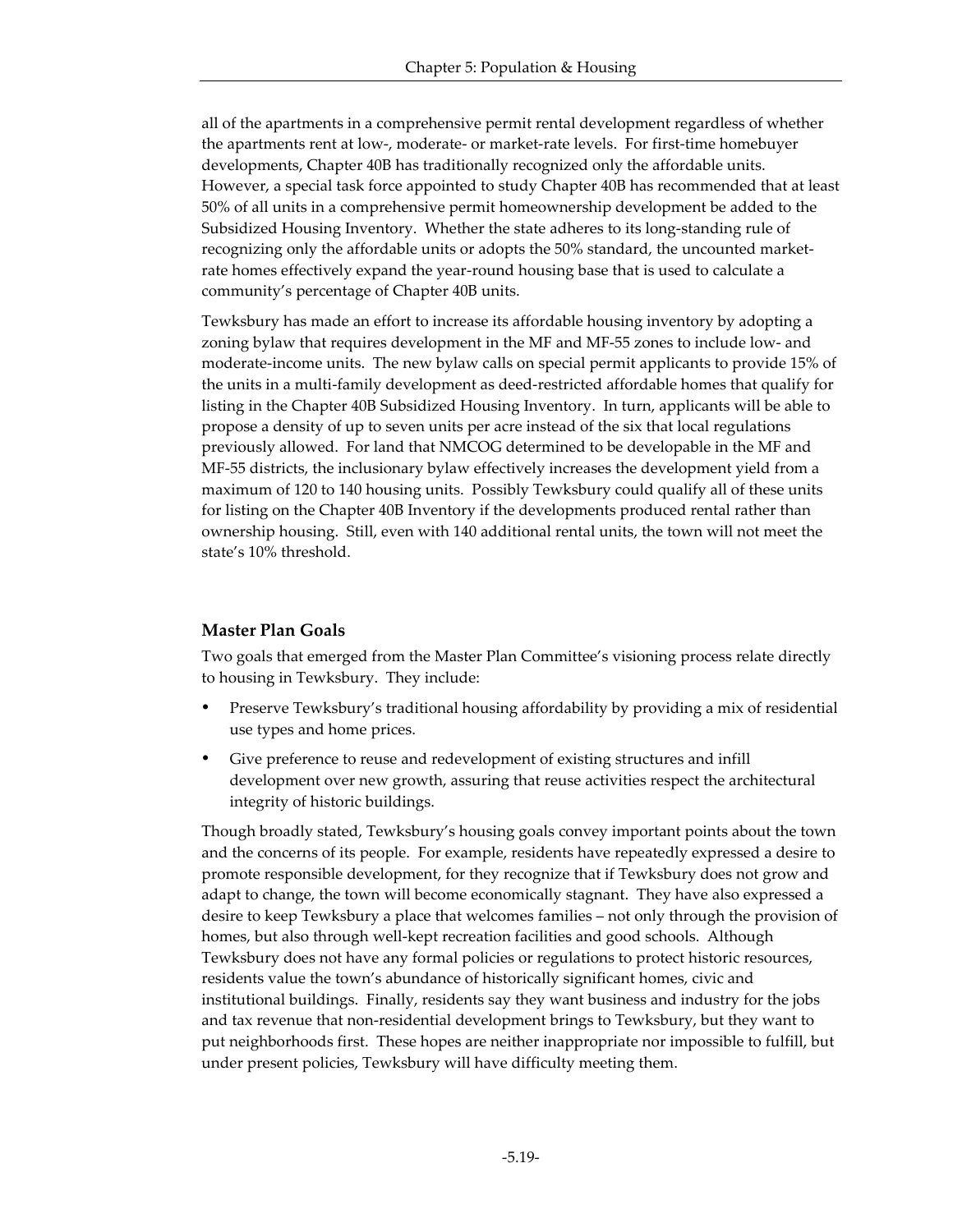# **Analysis of Needs and Planning Considerations**

Tewksbury has housing and residential development needs that will be difficult for the town to meet. As a substantially developed community, Tewksbury has very little vacant land that is suitable for new growth. The town must make optimum use of established areas by providing reuse and re-investment incentives and insisting on quality development. Toward these ends, the Master Plan focuses on four compelling housing issues that will influence the town's future development.

**1. Tewksbury needs to preserve the diversity of housing that exists within its established base of development. Retaining small, older single-family homes for elders, young citizens and couples and providing regulatory flexibility to convert larger buildings to duplexes or multi-family units will help to assure housing choice as the town continues to grow and change.** 

A crucial issue for Tewksbury involves preserving the town's supply of "informally" affordable homes. Throughout the town but especially in South Tewksbury neighborhoods, there are modest, single-family and two-family residences that may be affordable today but are unlikely to remain affordable in the future. Some of these homes have been well maintained while others are in a moderate to severe state of disrepair. Many are of lower value regardless of their condition, simply because of their age and styles. As existing housing assets, they provide a resource that may be tapped to increase Tewksbury's inventory of <u>permanently</u> affordable homes without building more new homes on undeveloped land. Eventually, homes occupied by long-time residents will become available for purchase or rent. Those of comparatively lower values will be desirable to prospective homebuyers in search of an investment opportunity. As Tewksbury's base of older, lower-cost housing begins to transition from present to future homeowners, its "market" affordability will begin to disappear.

**2. In many parts of town, Tewksbury is over-developed in relation to the capacity of land and water resources to absorb growth impacts. Additional development in these areas will simply aggravate existing environmental problems. However, the town needs ways to grow so it can support a thriving economy, maintain property values and assure a balanced fiscal future. Policies that encourage higher-density housing in established areas, close to community services and shops, would provide a variety of housing types and encourage reinvestment while also helping Tewksbury reduce the burdens of development on environmentally sensitive land.**

Tewksbury has very few areas that are suitable for higher-density development. Zoning strategies to redevelop portions of Route 38 could provide new sources of housing mixed with commercial activity on relatively usable land. Mixed-use development has many advantages both community-wide and in the areas where it occurs, and it is a major thrust of the Master Plan. In addition, incentives to intensify the use of established multi-family properties or convert older residences to multi-family units would be appropriate housing policy in Tewksbury. Still, redevelopment presents a more difficult challenge to the town and developers than the development of vacant land. To be effective, the incentives must be economically attractive to developers and in some cases, they may require Tewksbury's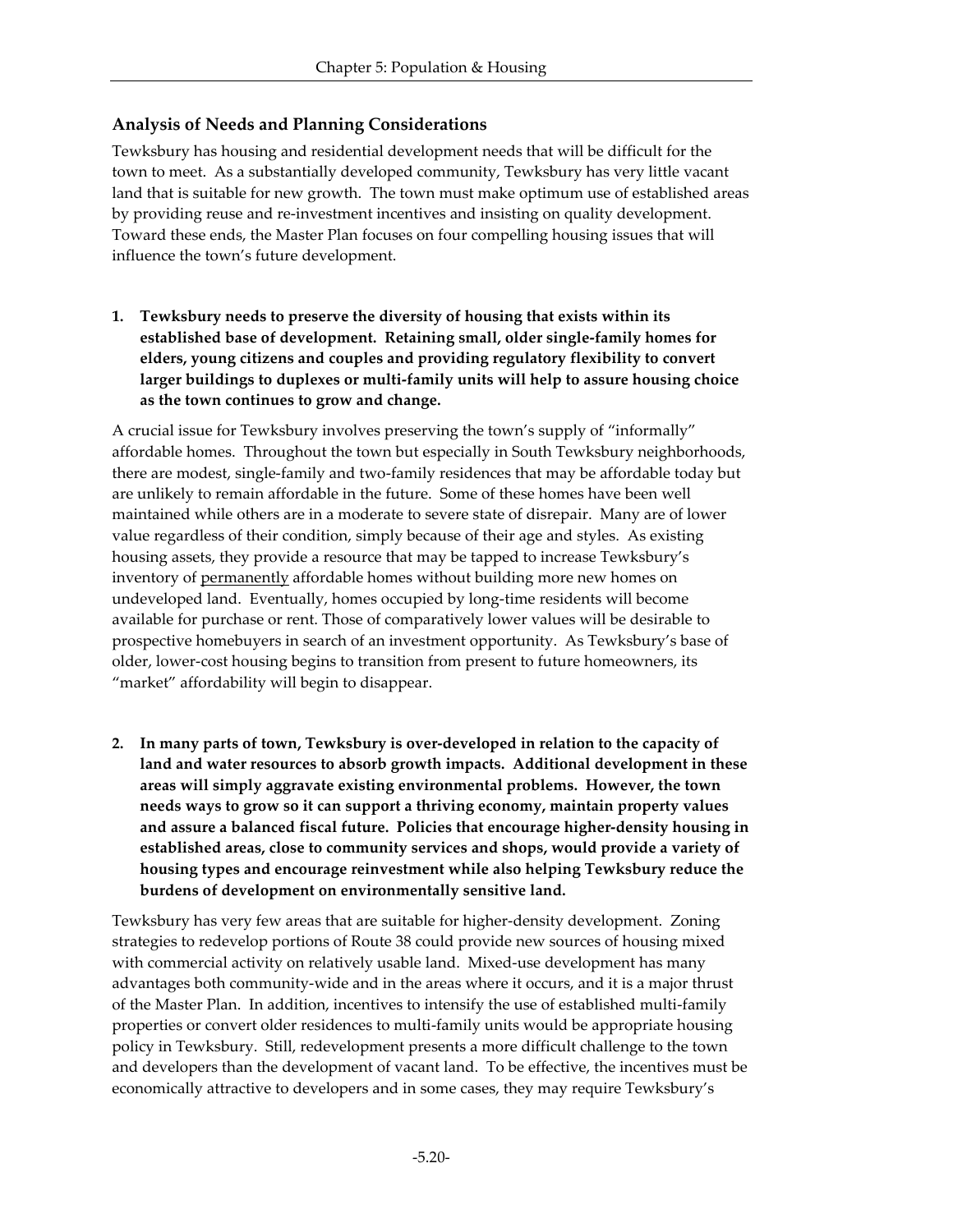participation as a lender or a pass-through for grant funds to achieve desired housing outcomes.

**3. Tewksbury needs responsible policies and mechanisms to create and retain quality homes that are affordable to low-income people. At the same time, Tewksbury needs to withstand pressure from the state and housing developers to reach the 10% goal of Chapter 40B at a speed that it cannot sustain. Tewksbury cannot afford to absorb the fiscal impacts of large-scale development or the environmental impacts of badly sited development. Local affordable housing policies must be consistent with policies to address other, equally important needs in the community.**

Chapter 40B is a highly contentious issue in Tewksbury. Many residents and local officials oppose the law, yet the town has very few tools at its disposal to gain control over its own affordable housing future. Since Tewksbury does not meet the 10% low-income housing goal of Chapter 40B, it remains vulnerable to large, unwanted comprehensive permits. For environmental and fiscal reasons, it is in Tewksbury's interests to "take charge" of affordable housing development whenever possible. Unfortunately, Tewksbury does not have enough local capacity to implement a comprehensive housing program and to date, the town has shown very little consensus about its housing needs or the appropriateness of developing more Chapter 40B-eligible housing units. The Community Development Department already has more responsibilities than it can accommodate well, given its size, the scope of duties and the number of boards and commissions it supports. In addition, the Housing Partnership Committee and Board of Selectmen recently clashed over a small but unusually dense "Local Initiative Program" or LIP proposal.

Managing Chapter 40B requires at least three conditions: a unified approach by town government, realistic solutions, and sustained local action. The risks of "no action" are very obvious. First, Tewksbury's Chapter 40B shortfall and lack of progress mean the town could be exposed to a 300-unit comprehensive permit application. Second, since Chapter 40B developers often target marginal or difficult-to-develop sites, the town risks having to absorb new growth in poorly suited areas. Third, Chapter 40B developers design projects that work from their point of view and that of housing subsidy programs. They do not necessarily consider local housing needs or, for that matter, local housing goals. New Chapter 40B regulations and statutory amendments being considered by the governor and legislature may provide local governments with some additional control over comprehensive permits, but it is unlikely that the law will change in fundamental ways. Chapter 40B was enacted to build an adequate supply of low-income housing and to distribute it regionally. Since suburban and rural towns rarely have the kind of zoning that would make low-income housing feasible to build, a comprehensive permit is the state's only vehicle to meet the objectives of the law.

Tewksbury may not be able to prevent a large-scale comprehensive permit application, but its credibility on appeal would be significantly enhanced if the town were taking systematic steps to increase its Chapter 40B inventory. The challenge for all communities – including Tewksbury – is to choose a course of action that is realistic and feasible for local officials, regardless of any unrealistic expectations set by state agencies. For Tewksbury, a realistic approach might call for small-scale housing development activities of 15-20 units at a time, in areas the town has identified as suitable for moderate- to high-density development or by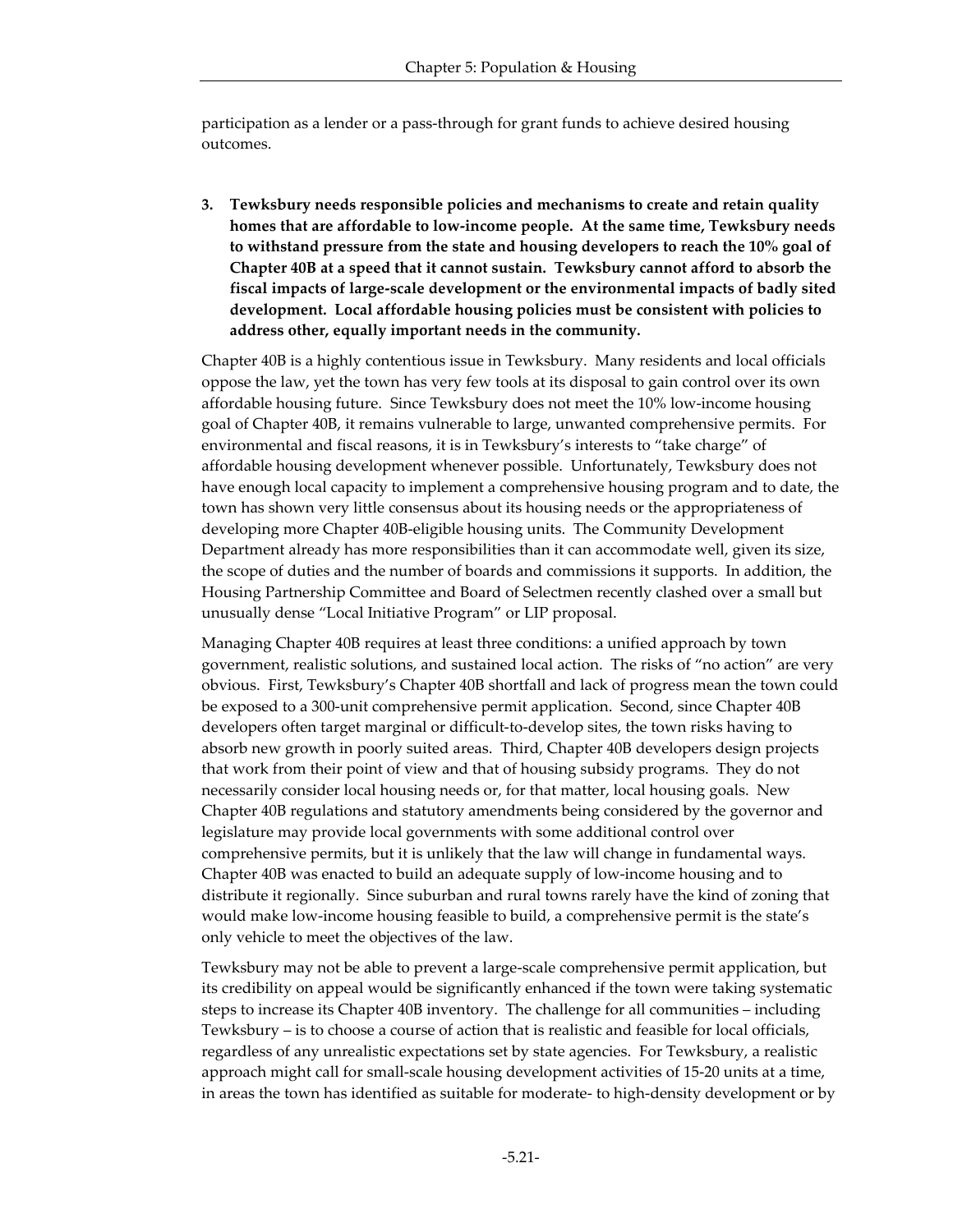acquiring deed restrictions on "in place" developments of lower density. However, any of these actions require the town to take Chapter 40B seriously on one hand, and to focus its efforts on housing needs that exist in Tewksbury's region on the other hand. Otherwise, developers will make these choices, and much like Tewksbury's economic base, its affordable housing base will be investordriven rather than communitydriven.

Under current Chapter 40B regulations, a city or town may deny an unwanted comprehensive permit if it has produced new low-income units equal to .75% of its year-round housing base under a stateapproved housing plan. Figure 6 shows that in Tewksbury, this means about 76 low-income



units per year. A recently released report suggests that DHCD may reduce its planned production requirement from .75% to .50%; in Tewksbury, this means about 51 low-income units per year. Though planned production strategies are tempting for the promise they offer as a shield against large, unwanted comprehensive permits, they create a potential for serious conflicts with other local needs. Tewksbury cannot afford to absorb 51 or 76 lowincome units per year for an extended period of time, and a planned production strategy implemented in the short run has no impact on comprehensive permits applied for in the long run.

In Tewksbury, at least two needs outweigh the state's definition of local housing need: fiscal stability, and more rigorous protection of critical environmental resources, notably wetlands and floodplains. It is important to reinforce that Tewksbury already has a sizeable inventory of lower-value homes for which the town receives no credit under Chapter 40B. The presence of so many small, lower-value homes seems to correlate with Tewksbury's unusually high percentage of elderly homeowners, many of whom moved into the community 30 or more years ago. High-impact housing development will merely exacerbate the problem of housing cost burden that affects Tewksbury's elderly homeowners far more than any other homeowner age group in town.

In addition, Tewksbury needs to think and act strategically about areas appropriate for the kind of higher-density development that affordable housing often requires. Although many communities have sold town-owned land for affordable housing, in Tewksbury this strategy is not appropriate. The town's open space inventory is already too small for its population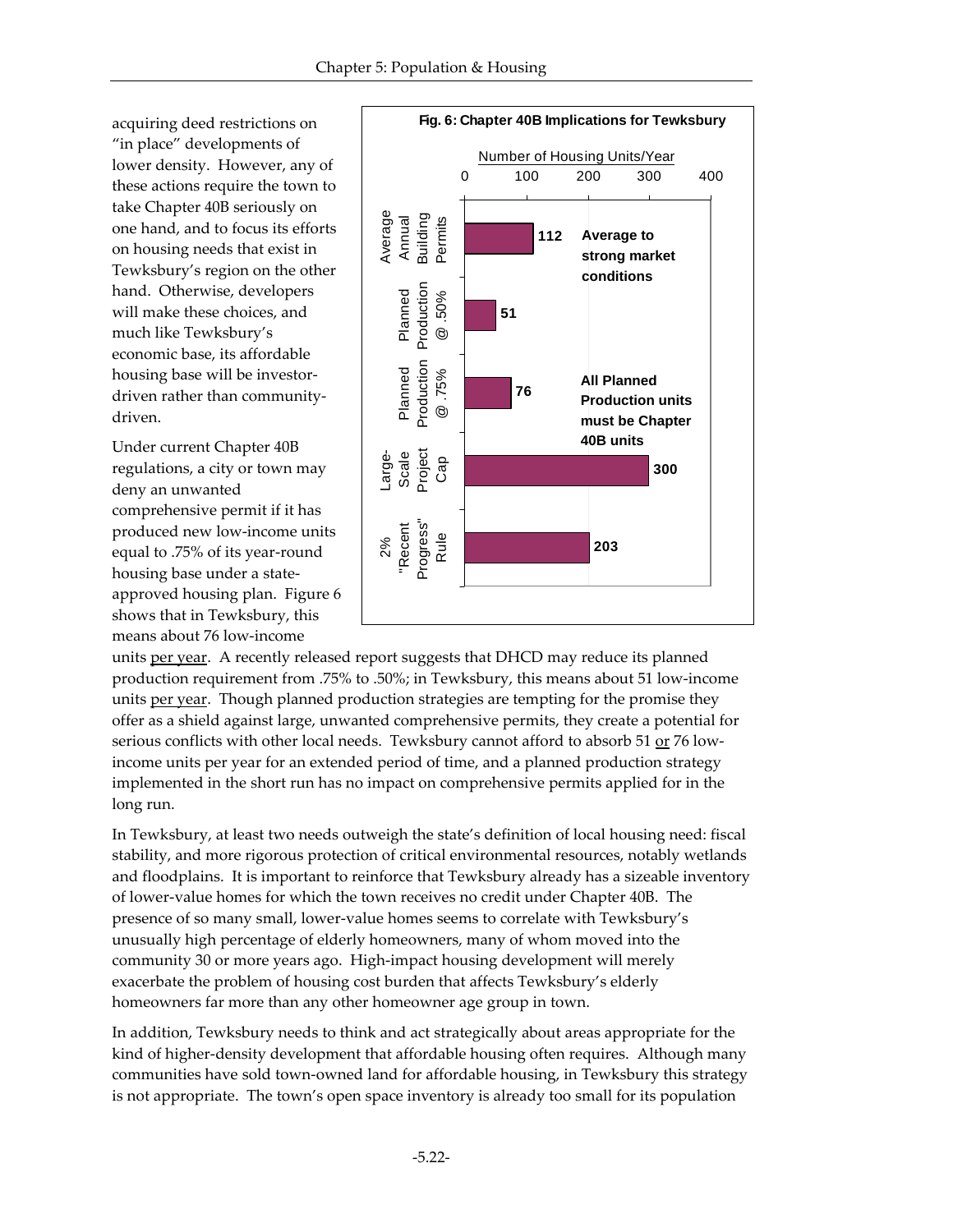or geographic area. Moreover, many of the small, scattered-site parcels that may seem like suitable candidates for affordable housing are the only open space to which host neighborhoods have access. If Tewksbury were to sell a surplus town or school building in the future, affordable housing reuse would be consistent with the Master Plan. Given the prevalence of wetlands in Tewksbury, the town's location within three major watersheds and existing impacts from over-development in fragile areas, the town needs to take a firm stance on preserving the limited amount of vacant land that it owns and controls today.

**4. Neighborhoods are comprised not only of homes and streets, but also shared or common space -- woods, open fields, parks and playgrounds – and facilities that foster social cohesiveness, giving residents a sense of neighborhood identity. Tewksbury needs community development policies that build neighborhoods. By requiring high-quality open space in developments on outlying roads and investing in traditional neighborhood design principles along roads approaching Route 38, Tewksbury will be able to provide great places for people to live.**

Like most towns, Tewksbury has a variety of residential settings: historic areas where homes occupy upland locations and the streets bend to avoid streams and wetlands, early 20th century neighborhoods that pre-date zoning, often laid out in grids, suburban neighborhoods with connected, curvilinear streets that were common in post-war America, and more recent suburban developments made insular by streets that end in a cul-de-sac. Throughout Tewksbury, single-family homes line the town's roadways, at times making minor arterials and collectors double as neighborhood streets. The resulting conflicts between local and through traffic, or between cars and pedestrians, effectively curtail ordinary human activity. Bicycling, walking, or stopping by the road to chat with neighbors is made difficult for residents in these areas. They have very little if any open space, and no parks or playgrounds at which to gather. Unless they live near a school or the facilities on Livingston Street, the only way they can use an outdoor recreation area is that first they must drive to it.

Tewksbury's open space-cluster bylaw has been less effective than it could be at providing usable common areas for residents of new developments and surrounding neighborhoods. Though approved cluster developments appear to have met the minimum requirements of the bylaw, a visual survey of their open space areas suggests that very little attention has been paid to open space <u>design</u>. A quality cluster development involves more than earmarking a minimum percentage of open space as undivided land. Rather, it begins with an identification and analysis of each site's natural or important man-made features, for they determine the open space "envelope." A development should protect and enhance these assets by making open space the focal point in site design. To encourage good design solutions, however, communities must allow a degree of freedom to depart from the prescriptive requirements for conventional subdivisions. For example, some developments will do a better job of protecting natural features if they can create compact housing clusters. In furtherance of this objective, the zoning bylaw should avoid imposing a needlessly high minimum lot size and it should allow for a mix of residential uses. In Tewksbury, the open space-cluster bylaw requires a minimum lot of 20,000 ft<sup>2</sup> and it limits allowed residential uses to single-family homes. It may be more advantageous to subordinate traditional zoning rules to open space-conscious design standards, even if in some locations the development product consists of townhouses or clusters of common-wall housing instead of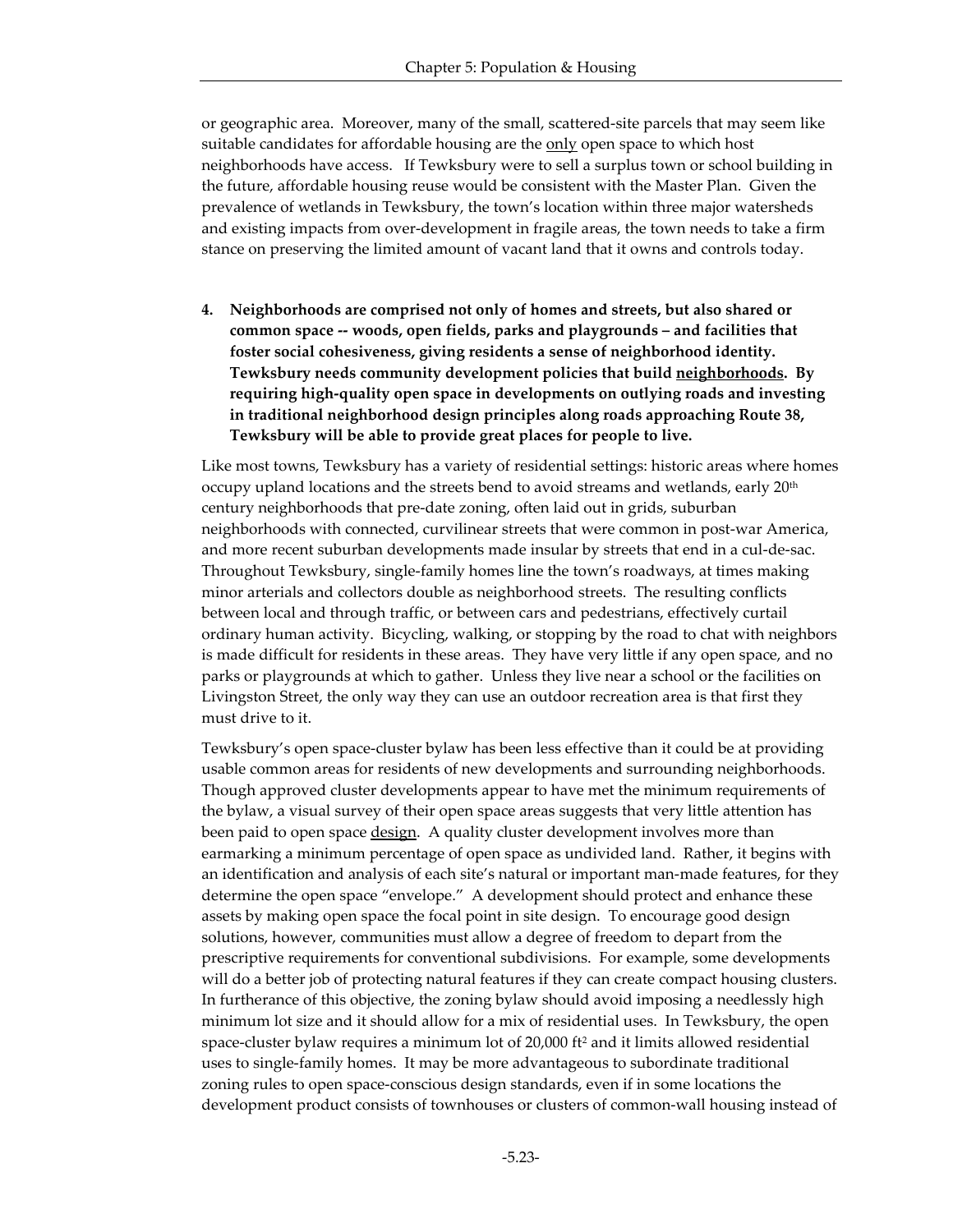single-family homes. Providing usable open space with tot lots and pedestrian trails would improve the quality of life in many Tewksbury neighborhoods.

Residential areas close to Route 38 have different design needs than neighborhoods on outlying roads. Since they are largely developed, these areas call for public investment more than, or in addition to, open space and site planning regulations that govern private investment. On approach to areas such as the town center or in the general vicinity of Shawsheen, South and Salem Streets, attractive, tree-lined sidewalks and small pocket parks with furnishings, lighting and accessible, interior walkways would help to forge connections between homes and commercial areas and convey a sense of neighborhood – not only to residents but also to through traffic and the business community. Some improvements may be obtained through regulations that govern infill development or commercial and mixeduse developments at key intersections, e.g., by requiring neighborhood design treatments along a parcel's side-street frontage. Tewksbury does not have substantial reserves to invest in neighborhood improvements, but incrementally, the town could accomplish a great deal to make residential and commercial areas more coherent, livable and attractive.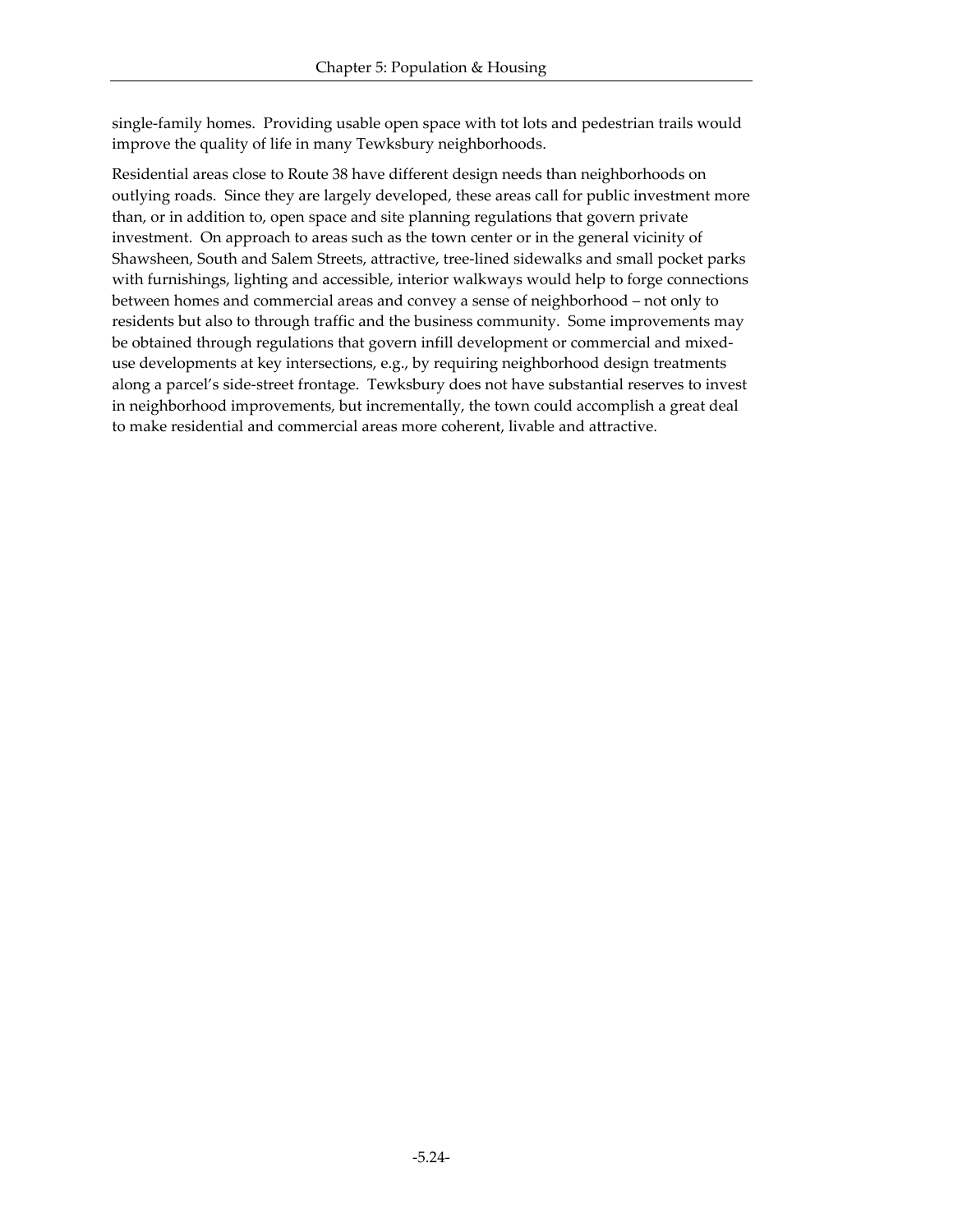# **HOUSING ELEMENT**

# **Housing Needs and Priorities**

The Housing Element promotes a vision of Tewksbury that preserves the town's traditional mix of homes, makes the community attractive and affordable to households in all class positions, and provides cohesive, safe neighborhoods for all residents of the community. It is important to emphasize that the Housing Element addresses housing and residential development comprehensively, with several objectives in mind. These objectives include:

- 1. Housing preservation.
- 2. Neighborhood stabilization and reinvestment.
- 3. Developments designed for the use and enjoyment of neighborhood residents.
- 4. Developments designed for those who live and work in Tewksbury.
- 5. Provision of open space, parks and neighborhood facilities.
- 6. The suitability and affordability of homes for many types of households.

The Housing Element's approach to affordable housing development is not a Chapter 40B housing plan as described in state regulations. Many cities and towns in Massachusetts are worried about Chapter 40B because they fear and resent the law's draconian features, notably that it favors developer interests over local interests and subordinates local regulation to state policy. Since a master plan's purpose is to guide a community's future growth, the Housing Element treats affordability as one of many public policy interests that Tewksbury needs to consider.

Policies and initiatives recommended in the Housing Element are intended to complement the Land Use element. Map 1, "Future Housing Areas," reinforces and builds upon the Land Use Concept Plan. The policy agenda outlined below implements the objectives represented on Map 1.

# **Housing Policies**

**Housing preservation**. Tewksbury is a mature suburb with many "hidden assets" for affordable housing – both Chapter 40B and so-called "below-market" housing. The town needs to preserve the affordability and suitability of these units for moderate- and middleincome homebuyers in the future. Preservation strategies are difficult to implement and they require dedicated community involvement. However, capitalizing on the established base of development is more prudent than encouraging new construction wherever possible, including for the creation of permanently affordable, decent housing.

The town should implement the following recommendations:

- ü Modify the existing demolition delay bylaw so that its jurisdiction extends to whole or partial demolition of any building over a certain age.
- Establish Neighborhood Conservation District in areas with high concentrations of older, small, predominantly single-family housing units or recognized groups of historically important properties. A Neighborhood Conservation District is less restrictive than a local historic district established under G.L. c.40C. It applies neighborhood-sensitive design standards to the review and permitting of new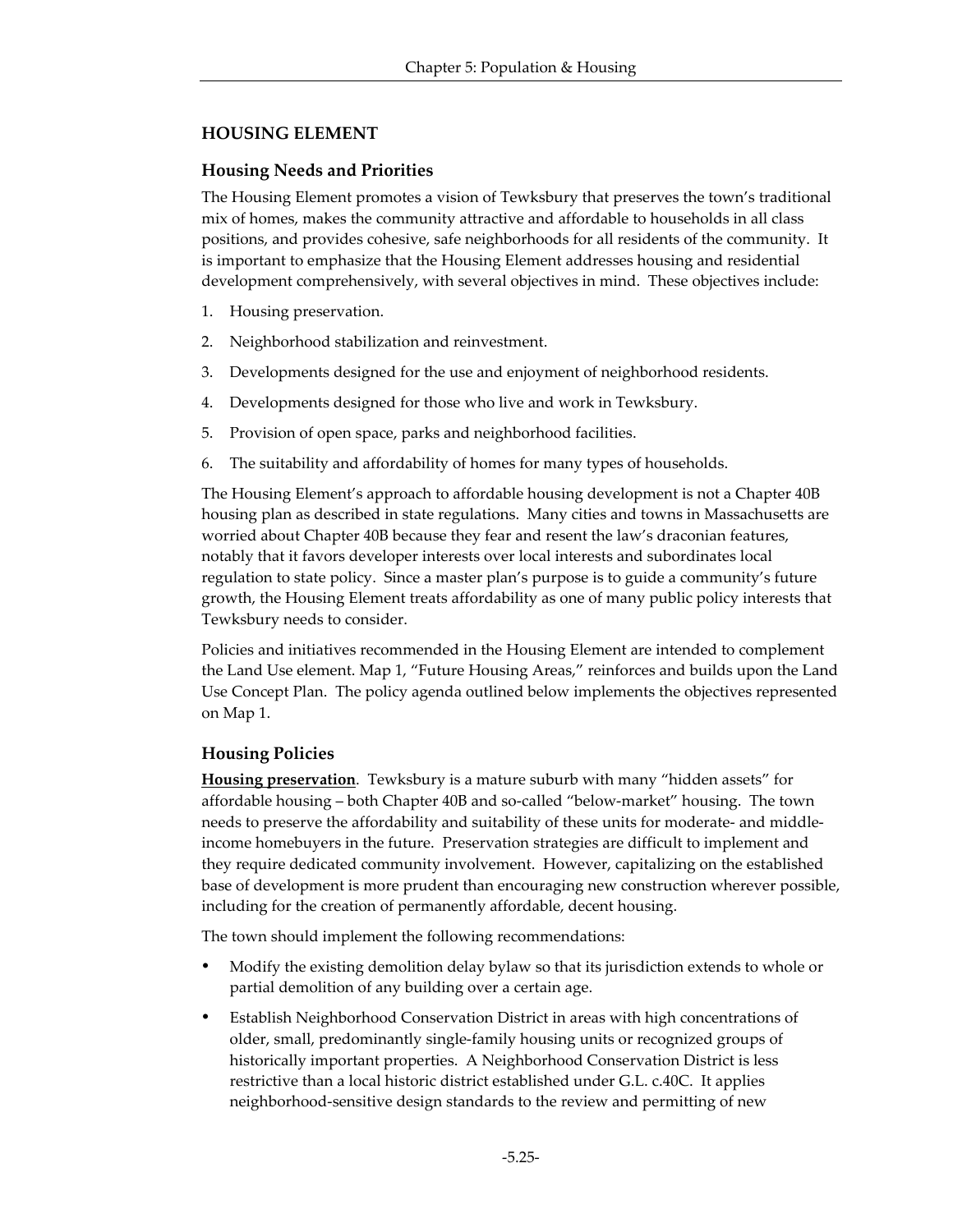construction or substantial alterations to existing buildings. Some work that would trigger review by a local historic district commission is usually exempt from Neighborhood Conservation District review, e.g., the installation of low fences, the installation of replacement windows and doors, or improvements to chimneys. Tewksbury needs tools to protect the character of its older neighborhoods and to prevent inappropriate or large expansions of homes in these areas.

ü Encourage reuse of existing structures for affordable housing by allowing greater use intensity where appropriate and targeting properties for publicly financed rehabilitation in exchange for permanently affordable or age-restricted housing units.

**Mixed-use development**. Consistent with the Land Use Concept Plan, the Housing Element recommends that Tewksbury allow mixed residential and commercial development on portions of Route 38. The town presently allows over-55 units throughout the Commercial District, but to induce redevelopment and higher property values, Tewksbury should provide more flexibility to developers to build units that respond to market demand. The town could consider setting a maximum percentage of total floor area for residential uses and limiting the allowed residential use to multi-family housing. To assure that units integrate well within a mixed-use development, Tewksbury should adopt guidelines that permit some freestanding multi-family units as long as housing units are also located above the ground floor of a commercial facility.

Finally, it is important to remember that "mixed use" requires a different approach to site planning than commercial-only uses. Mixed-use developments must provide safe, efficient access for businesses and simultaneously be designed for resident livability. They should be seen as integral features of neighborhood development – as opportunities to connect land, buildings and urban open space over a larger area for the betterment of those who live and work in Tewksbury. Regrettably, years of separating uses under traditional zoning have led to site planning practices that make commercial projects inhospitable to residential uses (and barely hospitable to customers). The town will need to evaluate its existing site plan regulations for applicability to mixed-use development.

**Local housing capacity**. Tewksbury should establish an Office of Neighborhood Development under the Department of Community Development. The department may be funded by a combination of local revenue, grant administration resources, a percentage of revenues generated by inclusionary housing developments (see below), the Community Preservation Act if Tewksbury were to adopt the necessary enabling legislation, and filing and review fees paid by residential developers. The town will need to establish a corresponding special revenue fund, most likely by home rule petition, to dedicate these and other potential revenue sources to office's operating expenditures. The purposes of establishing an Office of Neighborhood Development are several, including adequate local capacity for the following functions:

- ü To coordinate the development review process for affordable housing, whether by comprehensive permit or permits issued under the zoning bylaw.
- ü To provide technical assistance to and negotiate with housing developers in order to leverage as many public benefits as possible for the town. "Public benefits" include but are not limited to Chapter 40B-eligible housing units, conventional (unrestricted) multifamily and townhouse units, special housing for senior citizens and persons with disabilities, housing units included in mixed-use developments, housing units created to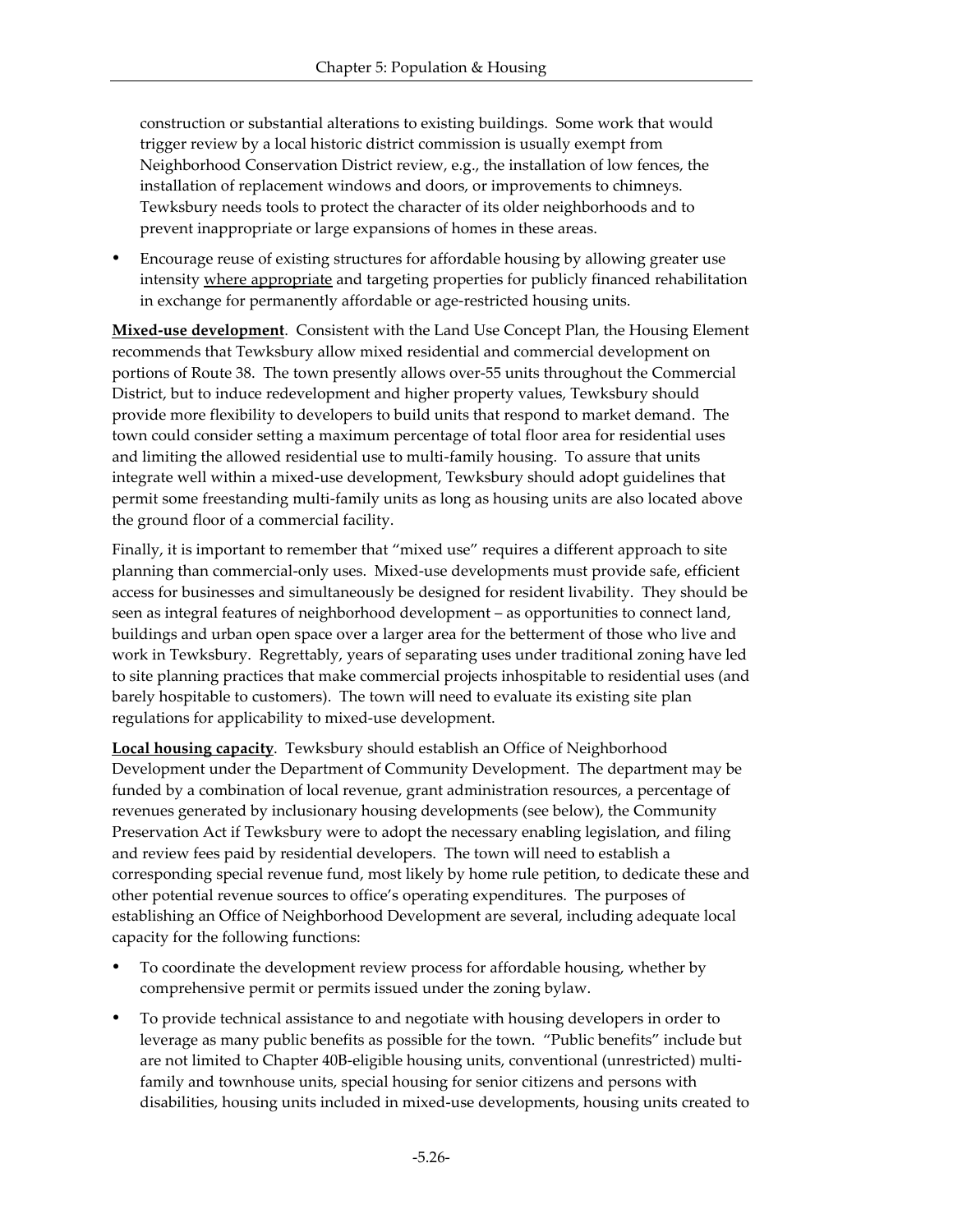make historic preservation economically feasible, or the provision of parks, playgrounds and neighborhood facilities in new residential development.

- ü To apply for, receive and expend federal or state grants for housing preservation and development and to administer other housing finance resources obtained by the town.
- ü To support, coordinate and facilitate the work of several town agencies with roles in housing development, e.g., the Housing Partnership Committee, the Planning Board, and the Zoning Board of Appeals.
- ü To coordinate housing development undertaken by the proposed Economic Development and Industrial Corporation (EDIC), as described below.
- ü To design, administer and evaluate local housing policies and development initiatives undertaken by the town.
- ü To represent Tewksbury's housing interests to state agencies and housing or public policy organizations that influence state policy.
- ü To monitor existing affordable housing deed restrictions and prevent loss of existing affordable ownership and rental units.

**Inclusionary zoning**. In 2002, Tewksbury amended the Zoning Bylaw to add "inclusionary zoning" regulations for the MF and MF-55 Districts. This important step may help to increase the supply of units that qualify for listing on the Chapter 40B inventory, though the actual number of units produced may not be as high as local officials hoped when the bylaw was prepared. Most of the town's remaining developable residential land is in the R District. The Master Plan recommends that Tewksbury extend its new inclusionary zoning bylaw to single-family home development anywhere in the R district. Specifically, the bylaw should allow a limited amount of single-family residential development as of right, e.g., 6-8 single-family house lots, over which a special permit would be required from the Planning Board. One of the permit granting requirements would be the inclusion of affordable housing units in the development, the creation of an equivalent number of affordable units elsewhere in Tewksbury, or payment of a fee in lieu of creating new units. The town may offer a nominal density bonus or provide other ways to reduce development costs in exchange for the affordable units, e.g., flexible subdivision standards including a lower frontage requirement to facilitate a shorter road.

**Zoning incentives**. The town will benefit from the following additional regulatory techniques to diversify its housing stock:

- An overlay zoning district that permits townhouse and multi-family housing in select locations within the R District. The district may be applied on a case-by-case basis upon a favorable recommendation by the Planning Board to town meeting, much like a "floating" zone. Its regulations should address one or more local objectives, such as housing affordability, elderly units and assisted living communities, or small units for young citizens and couples, while requiring high quality, usable open space and adherence to rigorous design standards.
- ü Modifications to Tewksbury's existing "family suite" regulations to allow accessory apartments as of right, subject to an affordable housing deed restriction that applies when non-family members occupy the accessory dwelling unit.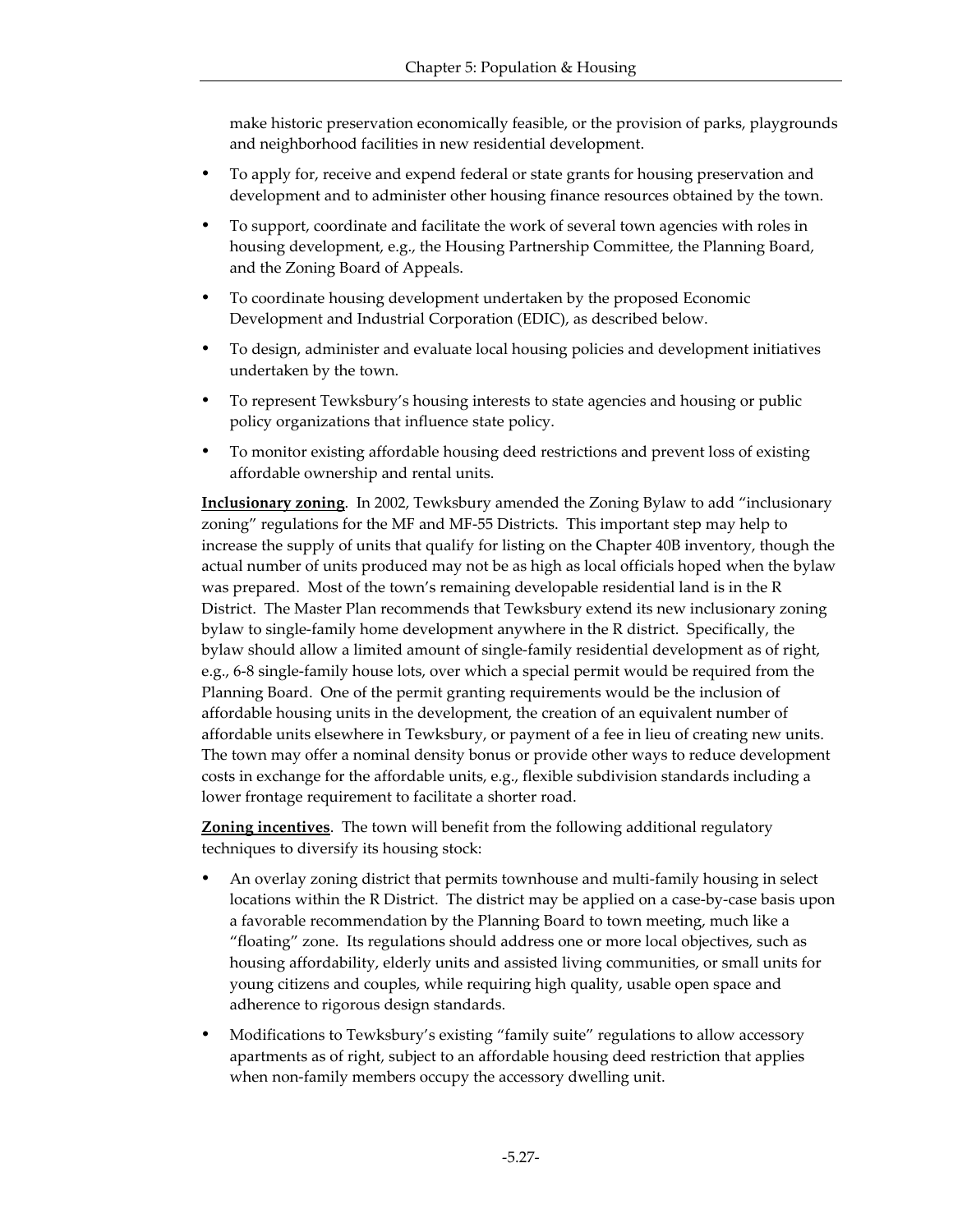ü Modifications to Tewksbury's zoning bylaw to allow single-family to multi-family conversions, up to three units as of right and more than three by special permit, subject to an affordable housing deed restriction on 25% of total development units.

**Local initiatives**. Some communities have formed their own housing development corporations or entered into partnerships with established non-profit development organizations to build and manage affordable housing. The advantages are several: communities gain more control over the types of housing built on their land and the locations selected by developers, they become partners rather than adversaries, and they may enhance their credibility with state government when they deny an unwanted comprehensive permit. Chapter 40B regulations also create opportunities for cities and towns to develop programs that produce "local initiative" housing. Toward these ends, Tewksbury should take the following actions:

- ü Create a local non-profit development corporation, such as an Economic Development and Industrial Corporation (EDIC) by special act of the legislature.
- ü Obtain resources from the HOME Investment Partnership Program or CDBG to acquire, renovate and sell or rent existing homes to lower-income households. If Tewksbury were adopt CPA, revenue from surcharges on property tax bills could be used to support similar types of housing programs.
- Develop group homes for persons with disabilities.

**Managing Chapter 40B**. Local officials throughout Massachusetts see Chapter 40B as a threat and to some extent they are right. Chapter 40B promotes a regionally equitable distribution of low-income housing across the state. It authorizes a form of streamlined permitting (the comprehensive permit) and assumes that housing needs outweigh other local needs when less than 10% of a community's housing stock is affordable to low-income households. Accordingly, Chapter 40B supersedes zoning and other requirements that make low-income housing development uneconomic. In practice, Chapter 40B is market driven because developers choose where they want to build affordable housing. Since they need income from the sale or rental of market units to offset the cost of affordable units, Chapter 40B developers often seek land where the real estate market is strong: growth communities with access to an expanding regional employment base. Typically but not always, they look for sites that are difficult to develop under local regulations. Since the comprehensive permit provides a way to bypass those regulations, it invokes the wrath of most communities – especially suburbs that fall far short of the 10% threshold.

Comprehensive permits will remain the primary vehicle for affordable housing development in most communities. Tewksbury would benefit from instituting two devices to manage the use of comprehensive permits: a comprehensive permit policy adopted by the Board of Selectmen or Planning Board, and a plan for the development and management of affordable housing. Tewksbury has already adopted Zoning Board of Appeals (ZBA) guidelines for comprehensive permits, an important "first step" toward managing the comprehensive permit process. However, comprehensive permit procedural guidelines do not substitute for a local housing policy: a statement of housing needs, local preferences and development performance standards.

The town should implement the following recommendations: